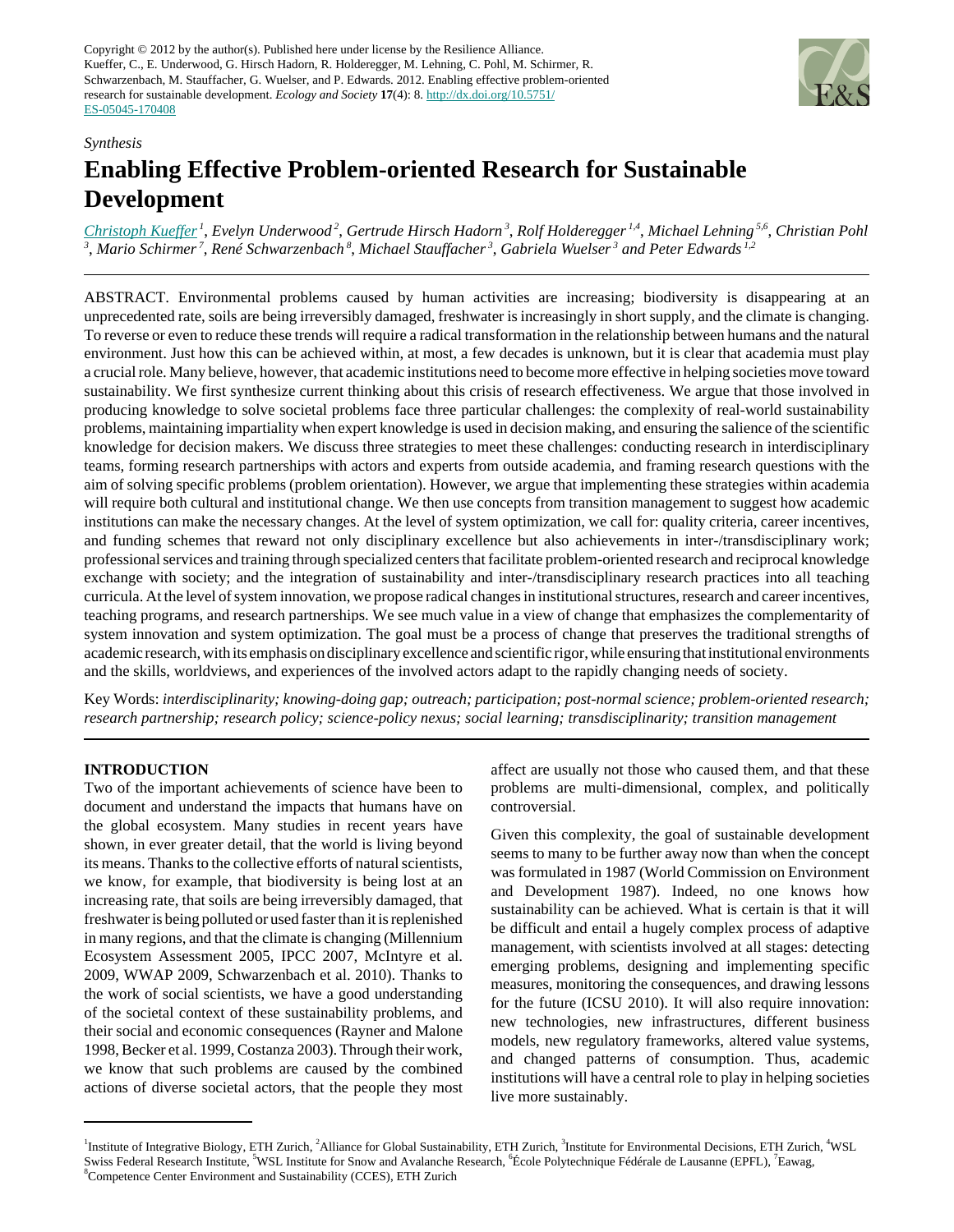However, many argue that academic institutions should be doing more (Lubchenco 1998, Klein et al. 2001, Gallopín et al. 2002, McMichael et al. 2003, Samarasekera 2009, ICSU 2010, Levin and Clark 2010, Chapin et al. 2011). These critical voices point out that science has often been late or ineffective in preventing or mitigating emerging risks (Harremoës et al. 2001) and that even the well-known environmental problems such as biodiversity loss and climate change remain unsolved (Raven 2002, McMichael et al. 2003). The reasons for this gap between knowledge production and action, however, are complex and not easy to address (Pullin et al. 2004, van Kerkhoff and Lebel 2006, Shanley and López 2009). Some reasons relate to the conservative nature of academic institutions, which are often slow to change their practices and adopt new modes of research and outreach (Rhoten and Parker 2004, Nightingale and Scott 2007).

This article is based on a workshop that was convened to discuss how research institutions can become more effective in supporting sustainable development. The workshop brought together scientists involved in sustainability research from both basic and applied research institutions, as well as experts in theory of science and institutional change at academic institutions. It revealed that each of these three groups, i.e., practicing scientists, experts on new research practices, and university administrators involved in enabling institutional change, has accumulated a broad knowledge base and experience related to effective problem-oriented research for sustainable development, but that the heterogeneity and breadth of concepts and notions hinder learning and consensus building among different actors involved in sustainability at academic institutions.

Here, therefore, we analyze the perceived crisis of research effectiveness and consider how it can be overcome. We divide our analysis into three sections. First, we discuss some of the special features of sustainability problems that pose particular challenges for sustainability research and problem solving. Next, we describe coping strategies for research, i.e., interdisciplinarity, partnerships, and problem orientation, which are widely considered to help overcome these challenges. Finally, we discuss the practical steps that academic institutions can take to promote their effectiveness in tackling real-world problems of sustainability. Thereby, we distinguish between fine-tuning and adapting the existing system (system optimization) and aiming at system changes (system innovation).

We draw not only upon the experiences and expertise of the workshop participants, but also upon a rapidly growing literature about the relationships between science and society, and the potential of new modes of research to improve realworld problem solving (Nowotny et al. 2001, Scholz and Tietje 2002, Cash et al. 2003, Bammer 2005, COSEPUP 2005, Eigenbrode et al. 2007, Kueffer et al. 2007, Pohl and Hirsch Hadorn 2007, Hirsch Hadorn et al. 2008, Frodeman et al. 2010, Groffman 2010, Wuelser et al. 2012), as well as upon literature on institutional change for sustainability at academic institutions (Sterling 2004, Beringer and Adomßent 2008, Miller et al. 2008, Sherman 2008, Crow 2010, Ferrer-Balas et al. 2010, Rusinko 2010, Stephens and Graham 2010, Brundiers and Wiek 2011, Krasny et al. 2011). Our aim is to provide a synthetic overview of this literature for an interdisciplinary and implementation-oriented readership. We therefore bring together and systematize concepts and results from diverse research fields, including science and technology studies (Nowotny et al. 2001, Cash et al. 2003), theory of inter- and transdisciplinarity (Pohl and Hirsch Hadorn 2007, Hirsch Hadorn et al. 2008, Frodeman et al. 2010), resilience theory (Moore and Westley 2011), organization science (March 1991), and transition management (Rotmans et al. 2001, Miller et al 2008).

# **COMPLEXITY, IMPARTIALITY, AND SALIENCE CHALLENGES**

In tackling problems of sustainability, research is important in at least three ways: for understanding the causes and effects that determine the system dynamics of the problem, for clarifying conflicts of interests and value systems, and for contributing to the development of appropriate means for action (ProClim 1997, Grunwald 2004, Pohl and Hirsch Hadorn 2007, Kueffer and Hirsch Hadorn 2008). However, real-world problems have general characteristics that not only complicate the process of doing research, but may hinder the application of research findings. We call these the challenges of complexity, impartiality, and salience, and describe them briefly in the following paragraphs (Cash et al. 2003, Hirsch Hadorn et al. 2008, Kueffer and Hirsch Hadorn 2008; Fig. 1).

The complexity challenge arises because tackling sustainability problems usually requires expertise, not only from a wide range of academic disciplines, but also from outside academia (Kates et al. 2001, Miller et al. 2008). Such problems, therefore, cannot be investigated by the usual methods and approaches of disciplinary research. Indeed, if we do treat these problems from the perspective of a single discipline, the results are unlikely to be useful (e.g., Harremoës et al. 2001). A related difficulty is that sustainability problems usually span broad spatial and temporal scales, making it difficult or impossible to investigate them experimentally. We therefore need to find new approaches for integrating different types of data and for simulating the likely behavior of complex systems (Shrader-Frechette and McCoy 1993, Schellnhuber 1999, Miller et al. 2008, Plowright et al. 2008, Khagram et al. 2010). However, because such systems often exhibit highly nonlinear behavior, with numerous feedbacks and thresholds (Gunderson and Holling 2002), accurate prediction of their behavior may prove impossible. For this reason, new approaches are needed to determine the validity of results and help interpret uncertainty (Holling 1978, Shrader-Frechette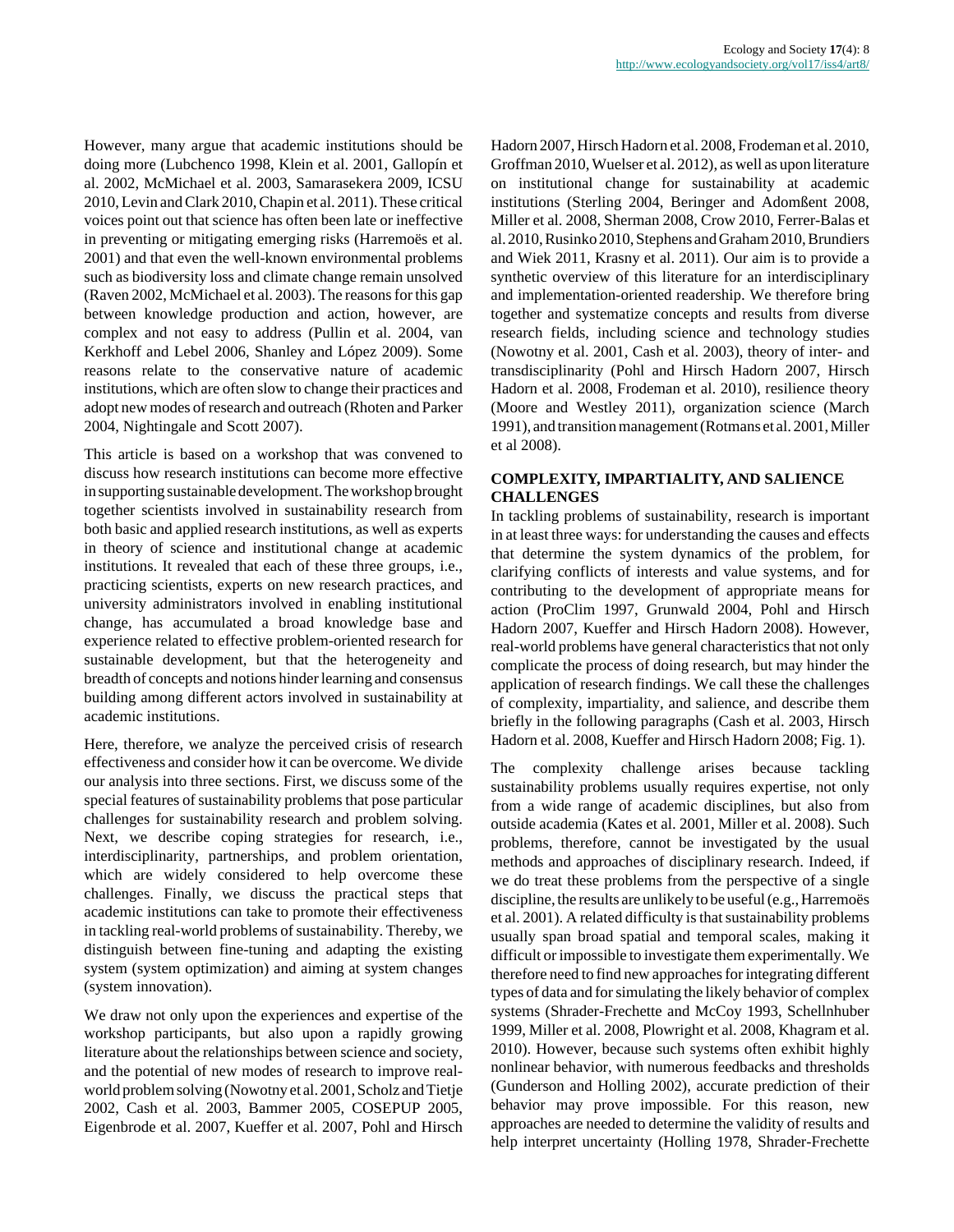and McCoy 1993, Nowotny et al. 2001, Hoffmann-Riem and Wynne 2002, Sutherland et al. 2004, Carpenter et al. 2009, Gross 2010).

**Fig. 1.** A conceptual framework of a transitional change of academic culture toward more effective knowledge production. We see three fundamental challenges: complexity, impartiality, and salience, which impede effective research for sustainable development. We argue that overcoming these challenges will require a transitional change of academic culture that builds on three interrelated coping strategies, namely a move toward increased problem orientation and associated increased interdisciplinarity and research partnerships. Problem orientation means that the real-world problems of actors should designate theory, methods, collaborations between disciplines, and research partnerships, not the reverse, in marked contrast to discipline-based inquiry.



The impartiality challenge highlights the difficulty of ensuring that research serves the common interest, as expressed by the goals of sustainable development (World Commission on Environment and Development 1987), rather than the particular interests of some group. Indeed, interest groups may decisively influence the framing of the research problem, the scope of the work undertaken, and how the results are interpreted and used. This challenge is greatest in the case of problems for which any information is inherently uncertain and for which different stakeholders have strongly diverging interests or value systems (Funtowicz and Ravetz 1993, Pielke 2007). In these cases, which are typical of many sustainability problems, it may be impossible to separate clearly the process of producing facts from the process of interpreting them in support of a particular decision. This does not diminish the role of experts in producing the best possible knowledge (Collins and Evans 2007); rather, it gives them an additional responsibility, as those who have grappled most intensively with a problem, in helping decision makers to interpret this knowledge. A common problem in these cases is that different experts come to different conclusions. This may simply be because evaluating uncertain knowledge is to some extent a process of estimating, balancing, and deliberating upon the information at hand. However, there is also the risk that information will be used selectively or misused to promote the interests of particular stakeholders (Funtowicz and Ravetz 1993, Sarewitz 2004, Pielke 2007, Oreskes and Conway 2010). Notorious examples have concerned attempts to deny the health effects of tobacco (Michaels 2008) or to downplay the problem of climate change (Kitcher 2010). In such cases, additional scientific facts may even reduce the chances of reaching a consensus and thus hinder the search for a solution (Sarewitz 2004). To help remove these impediments to effective decision making, many authors have called for the establishment of guiding principles that help both experts and decision makers in assessing and using scientific knowledge that is either incomplete or characterized by uncertainty (Hoffmann-Riem and Wynne 2002, Jasanoff 2007, Pielke 2007, Giller et al. 2008, van der Sluijs et al. 2008, Wibeck 2009).

The salience challenge refers to the importance of providing scientific knowledge in a form that can be used easily in making decisions (Cash et al. 2003). All too often, information that would be highly relevant to a decision is not used, either because it is inaccessible or because its importance is not evident. This can happen for many reasons: potential users may simply be unaware that certain information exists, it may cost too much time or money to obtain it, or it may be incomprehensible without the help of specialists. As a consequence, many management decisions are taken without using available scientific evidence, as has been shown for decision making in nature conservation management (Pullin et al. 2004, Shanley and López 2009, Cook et al. 2010) and health technology transfer (Simiyu et al. 2010). The challenge for scientists, therefore, is to frame both knowledge and the processes of generating and interpreting knowledge to provide answers to the questions that are relevant to decision makers (Hirsch 1995, Eigenbrode et al. 2007, McNie 2007, Hirsch Hadorn et al. 2008, Wuelser et al. 2012).

# **STRATEGIES FOR COPING: INTERDISCIPLINARITY, PARTNERSHIPS, AND PROBLEM ORIENTATION**

To meet these three challenges of sustainability research, three related strategies are commonly recommended. These strategies are: to conduct research in interdisciplinary teams, to form research partnerships with actors and experts from outside academia, and to frame research questions with the aim of solving specific problems (Fig. 1). In each of these strategies, the organizing principle is problem orientation, which means that the research process is determined by the collaborations needed to solve a specific problem; these may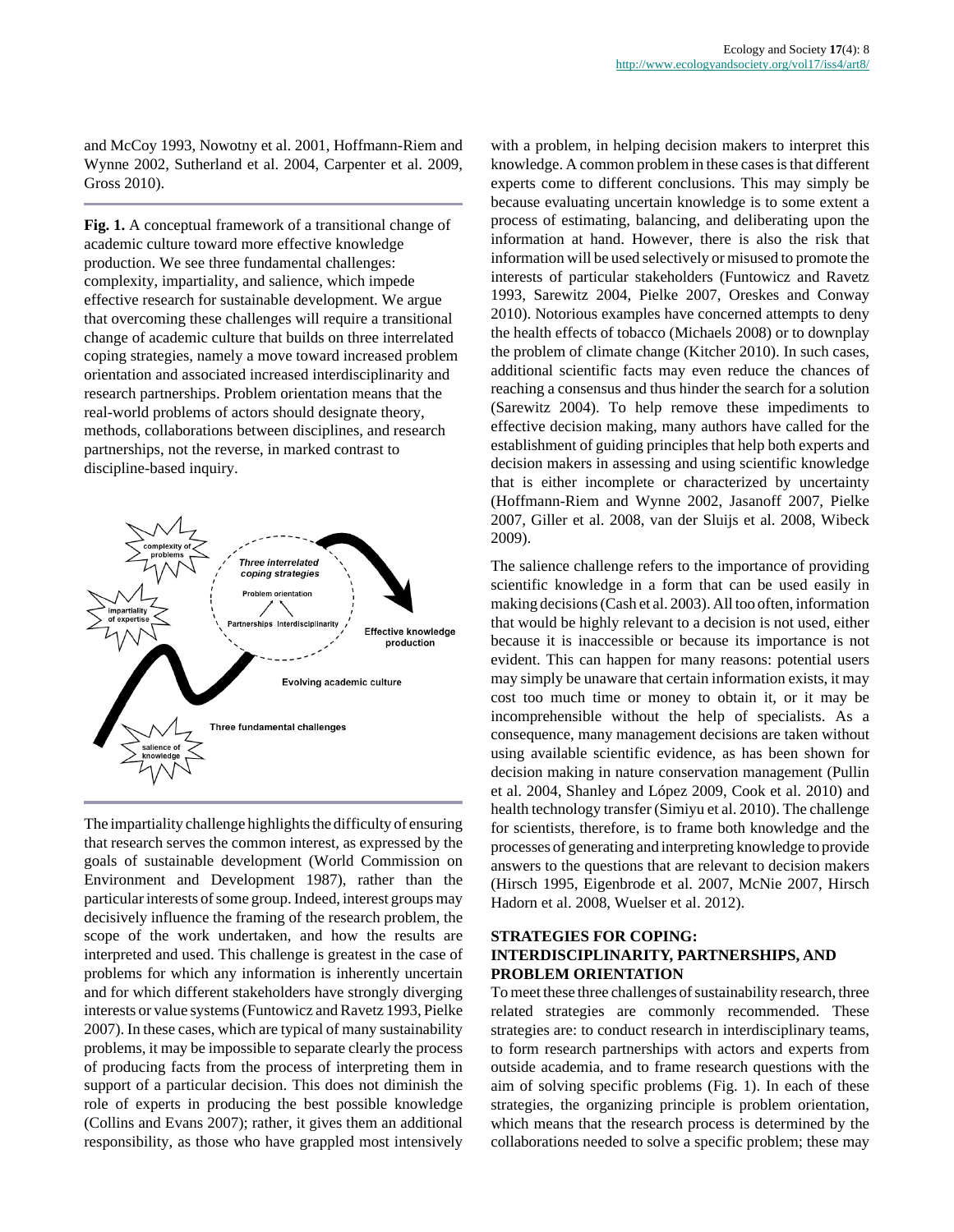involve not only various disciplines but also actors and experts from outside of academia.

## **Interdisciplinarity**

Because of their complexity, most sustainability problems cannot be tackled from the perspective of a single discipline but require an appropriate balance between engineering, natural sciences, and social sciences (ICSU 2010). Indeed, when scientists are tempted to take a disciplinary focus, they run the risk of interpreting the problem too narrowly, and their proposed solution is unlikely to be adequate (Harremoës et al. 2001, Kriebel et al. 2001, McMichael et al. 2003, Kueffer 2010). As Brewer (1999:328) remarked, "the world has problems, but universities have departments."

Interdisciplinarity has been defined as "a mode of research that integrates information, data, techniques, tools, perspectives, concepts, and/or theories from two or more disciplines or bodies of specialized knowledge to solve problems whose solutions are beyond the scope of a single discipline" (COSEPUP 2005:2). Interdisciplinarity can be implemented at the level of individual researchers, research teams, projects and programs, academic institutions, or research fields (COSEPUP 2005, Jacobs and Frickel 2009, Frodeman et al. 2010). Given good collaboration, interdisciplinary research offers the best prospect of producing answers to sustainability problems that are perceived as salient (as outlined later in *Strategies for Coping: Interdisciplinarity, Partnerships, and Problem Orientation: Problem orientation*) and enjoy broad legitimacy. However, the difficulties of such collaboration should not be underestimated (COSEPUP 2005), especially between the natural and social sciences (Pohl 2005, Lowe et al. 2009, Strang 2009). Building an effective interdisciplinary team requires clearly defined common goals, excellent communication, and time to develop shared understanding of the different perspectives and their potential for the common purpose (Giri 2002, Loibl 2006, Evely et al. 2008, Thompson 2009). Hence, interdisciplinarity is not a panacea solution to all complex problems, but complements disciplinary research.

# **Partnerships**

The second important strategy is to work in close collaboration with partners from outside academia; depending on the problem, these could be decision makers, stakeholders or nonacademic experts from civil society or the private or public sectors. This form of collaboration is often described as transdisciplinary (Klein et al. 2001), but we use the term partnership here to emphasize that sustainability research benefits greatly from enduring relationships among complementary partners (Cash et al. 2003, Kueffer 2006, Roux et al. 2006, Pohl and Hirsch Hadorn 2007, Dietz and Stern 2008, Fry et al. 2008, Barreteau et al. 2010).

The involvement of stakeholders and decision makers helps ensure that research questions are formulated in a way that is relevant to their needs. The inclusion of nonacademic experts contributes greatly to the knowledge base, especially when it comes to solving practical problems (Bagamoyo College of Arts et al. 2002, Hubert et al. 2008, Schelling et al. 2008). Unfortunately, many transdisciplinary teams only work together for a restricted time period that is usually determined by project funding. While this is often unavoidable, the full benefit of collaboration, in particular in producing knowledge that is salient to the needs of actors, is most likely to come from longer-term partnerships (see examples in Hirsch Hadorn et al. 2008).

## **Problem orientation**

Finding the right answer depends upon asking the right question. In sustainability research, problem orientation means the quest to formulate research questions that are most likely to provide the answers that actors need (Gibbons et al. 1994, Hirsch 1995, Brewer 1999, Pohl and Hirsch Hadorn 2007, Kueffer and Hirsch Hadorn 2008). Thus, the problem to be solved determines the appropriate conceptual framework, which should include goal definition, an understanding of relevant societal processes, appropriate methods, and appropriate forms of partnership (Pohl et al. 2010, Wuelser et al. 2012). This approach is in marked contrast to that of most discipline-based inquiry, in which the questions or hypotheses usually emerge from a particular theoretical framework. However, even with the problem clearly defined, the research must find a balance between understanding the system dynamics, clarifying and solving conflicts of interests, and developing actual solutions (e.g., Pohl and Hirsch Hadorn 2007, Kueffer and Hirsch Hadorn 2008).

An essential feature of problem-oriented research is that the resulting solutions depend upon how the problem is framed. In other words, the framing of the problem has a performative role that determines the options that are eventually presented to decision makers (Rittel and Webber 1973, Elzinga 2008, Kueffer and Hirsch Hadorn 2008, Pohl 2011). For some clearly defined problems, it may be obvious from the beginning that a particular type of expertise is required, and the proposed solution would be widely legitimated. However, most sustainability problems are too complex, and the required solution is not at first evident. Consider, for example, a regional administration that wishes to make a contribution toward tackling anthropogenic climate change. Such a complex problem could, in principle, be approached in several ways. For example, an automobile engineer might focus on improving the fuel-efficiency of vehicles; an urban planner might aim to optimize traffic flow; and a landscape ecologist might propose to develop ecosystems with a high carbon storage capacity. Each of these research activities might produce valuable results, but together, they are unlikely to represent the most effective solution. Not only do they fail to consider the complexity of the problem, but the proposed solutions may be regarded as irrelevant by some stakeholders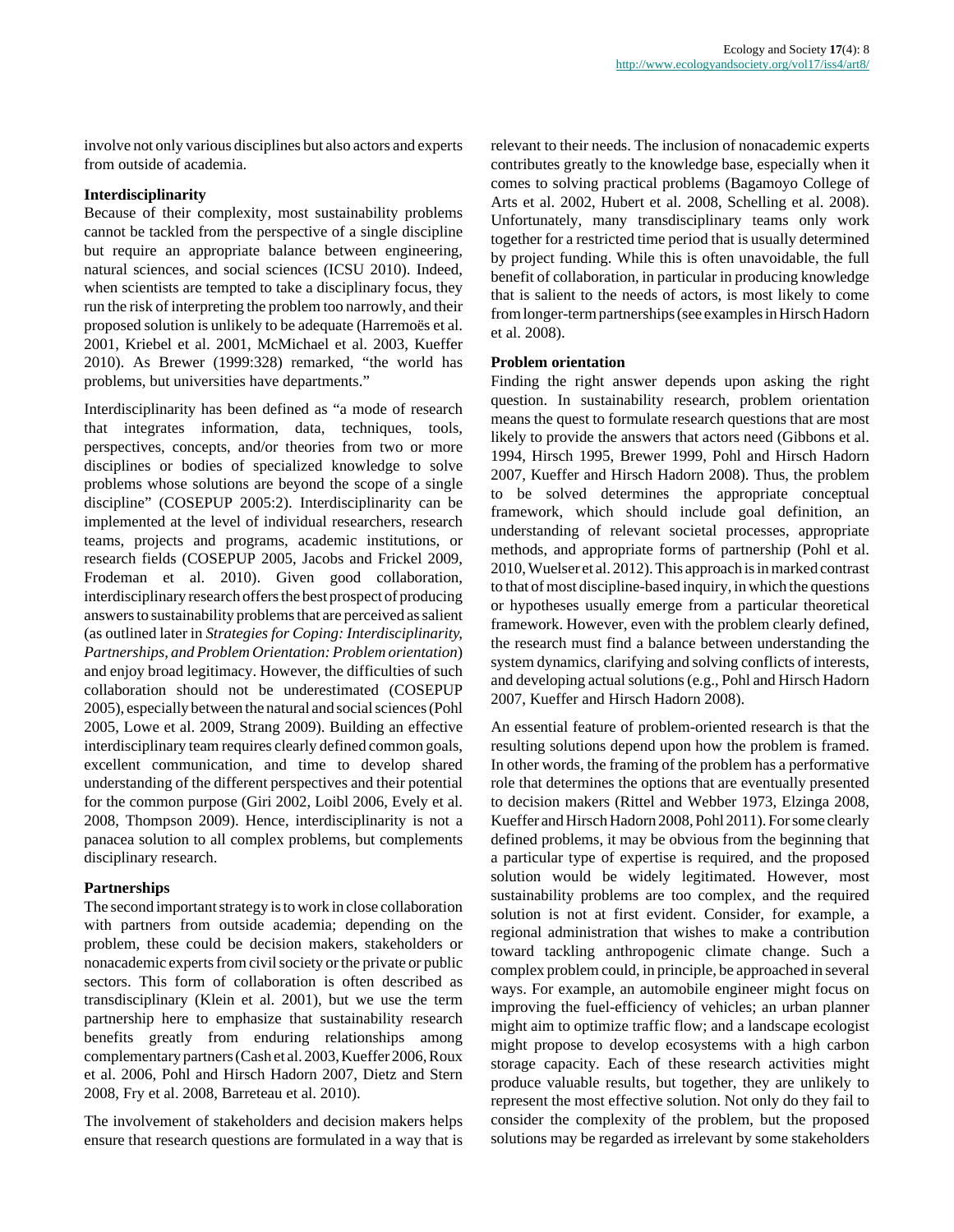(i.e., not salient). Even worse, some solutions might turn out to have negative impacts for carbon emissions. If the traffic flows more freely, for example, people may choose to make longer journeys and so consume more fossil fuel. This would be an example of the rebound effect that can negate attempts toward greater sustainability. A better approach would be for the engineer, urban planner, and ecologist to work together in partnership with stakeholders. Such a process might produce a more radical planning concept, for example, traffic-free urban areas, energy-efficient public transport, and green corridors for recreation, that not only meets the goal of reducing carbon emissions, but also improves the quality of the urban environment. In this way, a problem-oriented approach could provide a solution that is both more effective in meeting the primary goal and also more acceptable to the population.

## **CREATING AN ENABLING ACADEMIC ENVIRONMENT FOR EFFECTIVE RESEARCH FOR SUSTAINABLE DEVELOPMENT**

To encourage scientists to become involved in problemoriented research, changes are needed in how academic institutions are managed, organized, and funded (Rhoten and Parker 2004, COSEPUP 2005, Hirsch Hadorn et al. 2008, Schneidewind 2009, Shanley and López 2009, Frodeman et al. 2010, Groffman 2010). These changes can either be achieved through a gradual evolution from existing structures or through more radical system change (Miller et al. 2008, Sherman 2008, Crow 2010, Rusinko 2010). Earlier work on organizational learning portrayed these alternatives as a tradeoff between "exploration of new possibilities" and "exploitation of old certainties" (March 1991). In the language of transition management, these alternatives represent system optimization, i.e., optimizing existing elements and adding new elements, and system innovation, which entails a more fundamental transformation of the structure to meet new challenges (Rotmans et al. 2001). Indeed, some authors have used such a systems framework to explore how fundamental system-wide changes of the university system can be triggered (Miller et al. 2008, Stephens and Graham 2010). We use this dichotomy in discussing some of the practical measures that academic institutions can take to create an effective enabling environment for research related to sustainable development (Fig. 2).

## **Develop new criteria and ways to assess the quality and impact of problem-oriented research**

Evaluation plays a central role in academic life. It is the basis for accepting manuscripts for publication, distributing research funding, promoting staff, hiring new staff, and planning new strategic initiatives. The standard procedures for academic evaluation are based upon peer review, which means assessment by colleagues from the same specialized research community. However, these procedures are often ineffective for assessing the quality of problem-oriented research because they fail to take account of the special demands of inter- and transdisciplinary research. For this reason, there have been many calls to adapt and expand the classical approaches (COSEPUP 2005, Donovan 2007, Stoll-Kleemann and Pohl 2007, Klein 2008, Holbrook 2009, Frodeman et al. 2010) so as to involve a broader range of interdisciplinary and nonacademic experts.

**Fig. 2.** Creating an enabling environment for effective sustainability research at universities. Universities might change incentive systems and adapt quality criteria for evaluating job applications and grant proposals for research funding, and push to change peer review of scientific performance. Universities can also build up research capacities for increased problem orientation, interdisciplinarity, and partnerships. First, professional services (comparable to technology transfer offices or corporate communication units) aid researchers through professional advice and training. Second, institutional structures may be changed, e.g., through the formation of interdisciplinary research departments. Third, students and researchers may be educated to develop the particular skills needed for novel types of research activities. Outreach needs to change from unidirectional knowledge transfer to reciprocal knowledge exchange. Each of these changes can be implemented at the level of system optimization (fine tuning and adapting the existing system) or system innovation (fundamental system changes).



This new approach needs to account for the following three aspects: (1) the novel research process, e.g., the range and intensity of inter- and transdisciplinary interactions and the importance of a problem-framing phase; (2) the particular qualities of inter- and transdisciplinary scientific inquiry and innovation, e.g., research scope and problem orientation, the diversity of enquiry and outputs, the potential to challenge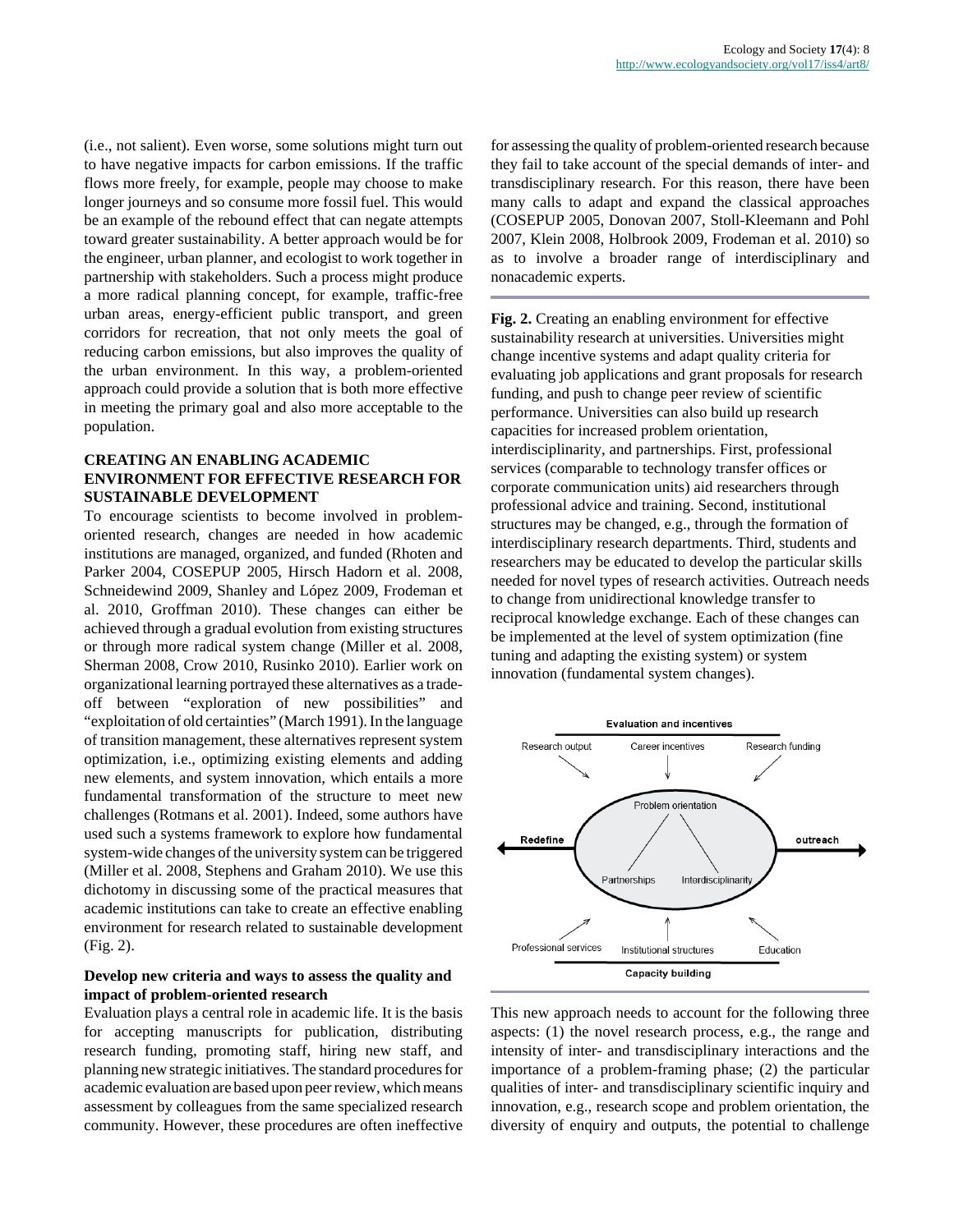existing solutions, and the novelty of methods and concepts; and (3) the likely benefits in application and the quality of outreach, e.g., provision of specific examples and explanations for applications, license agreements and patents, nonacademic reports or guidelines and policy briefs, media releases, nonacademic training, evidence of partnership with government agencies or the private sector, and stakeholder awareness and satisfaction.

System optimization and system innovation differ in the weight they give to these new criteria (Huutoniemi 2010). In system optimization, new criteria to assess the project's broader impact are added to complement the existing procedures related to academic merit, e.g., the broader impact criterion proposed by the U.S. National Science Foundation (Holbrook 2010). In system innovation, the goal of assessment is changed more fundamentally, giving priority to assessing a project in terms of its societal impacts and benefits to the common good.

#### **Create new career incentives and opportunities**

The choices that scientists make about what to study and how to allocate their time are strongly influenced by the many factors, both formal and informal, that constitute the incentive system. Particularly important are the criteria that employers use to make appointments and promotions and to evaluate individual performance. Because the most important of these is usually success in academic publishing, scientists are under great pressure to publish their work as effectively as possible; indeed, achieving high bibliometric impact becomes the principal aim of many scientists. Although other forms of recognition, such as appreciation by peers and knowledge users, academic prizes, and student interest can also be important motivations for scientific work, these are less significant in terms of academic career. In such a onedimensional evaluation system, with little credit being granted for contributions to collaborative work (Kueffer et al. 2011), many scientists avoid becoming involved in complex multidisciplinary projects.

How can this situation be improved? Following the strategy of system optimization, publishing success within the realm of science would remain an important measure of achievement but would be complemented by other metrics related to the societal impact of the research. This could involve assessing publications intended for a nonacademic audience or ensuring that publishing in inter- and transdisciplinary journals enjoys the same status as publishing in mainstream disciplinary journals (Kueffer et al. 2007). Furthermore, skills and types of experience such as team work, inter- and transdisciplinary collaboration, outreach, and pursuing unconventional or highrisk sustainability research projects could be rewarded (COSEPUP 2005, Frodeman et al. 2010).

In contrast, a system innovation strategy might involve broadening the range of academic career options. For some positions, a conventional publication profile will still be important; for others, however, a strong track-record in interand transdisciplinary collaboration, project management, and harnessing scientific knowledge for concrete problem solving will be more important criteria. Such institutions could also create opportunities for more diverse professional experience, with periods spent in industry or public administration being seen as a benefit for, rather than as a hindrance to, an academic career. Possible measures to promote such diversity include nonacademic sabbaticals, staff exchanges with industry, extension professorships for scientists working in applied and nonacademic institutions, and the physical co-location of researchers and external partners.

#### **Expand research funding evaluation and programs**

Research funding agencies can stimulate change by adapting their selection criteria, assessment procedures, and bodies, and by introducing new types of support. Problem-oriented research means a high investment in learning about and taking account of other perspectives relevant to the problem to be solved. Such research processes are typically slow and dependent upon long-term collaborations with external partners; indeed, during the course of a project, it may be necessary to redefine fundamentally the research process to meet the desired goals. A continuity of funding over an extended period is therefore important. To reduce the risk of failure of collaborative projects, funding for the initial problem framing is needed to support participatory processes such as building an interdisciplinary team, stakeholder engagement, and first steps toward a common problem framing, language, and concepts, and building teamwork and mutual trust.

In the case of system optimization, funding agencies add new funding schemes or criteria to existing ones. The U.S. National Science Foundation's Broader Impacts Criterion was introduced in 1997 (Holbrook 2009, 2010). In Switzerland, the National Research Programmes and special divisions for funding international co-operation and interdisciplinary projects of the Swiss National Science Foundation [\(http://](http://www.snf.ch/E/Pages/default.aspx) [www.snf.ch/E/Pages/default.aspx\)](http://www.snf.ch/E/Pages/default.aspx) are other examples of novel research funding mechanisms. Increasingly, money is also available for developing the research proposals. In Sweden, the Mistra Foundation calls for participatory development of proposals. In a system innovation scenario, funding structures would no longer be organized along disciplines or academic fields but according to the world's most pressing problems like hunger, migration, climatic change, and biodiversity loss. Furthermore, a system innovation strategy could mean that a sizable part of the funding is distributed by users or recipients of research results and that review boards include representatives of the private and public sectors as well as of civil society.

#### **Provide professional services and training**

Managing inter- and transdisciplinary research with external partners requires not only a particular kind of leadership (Gray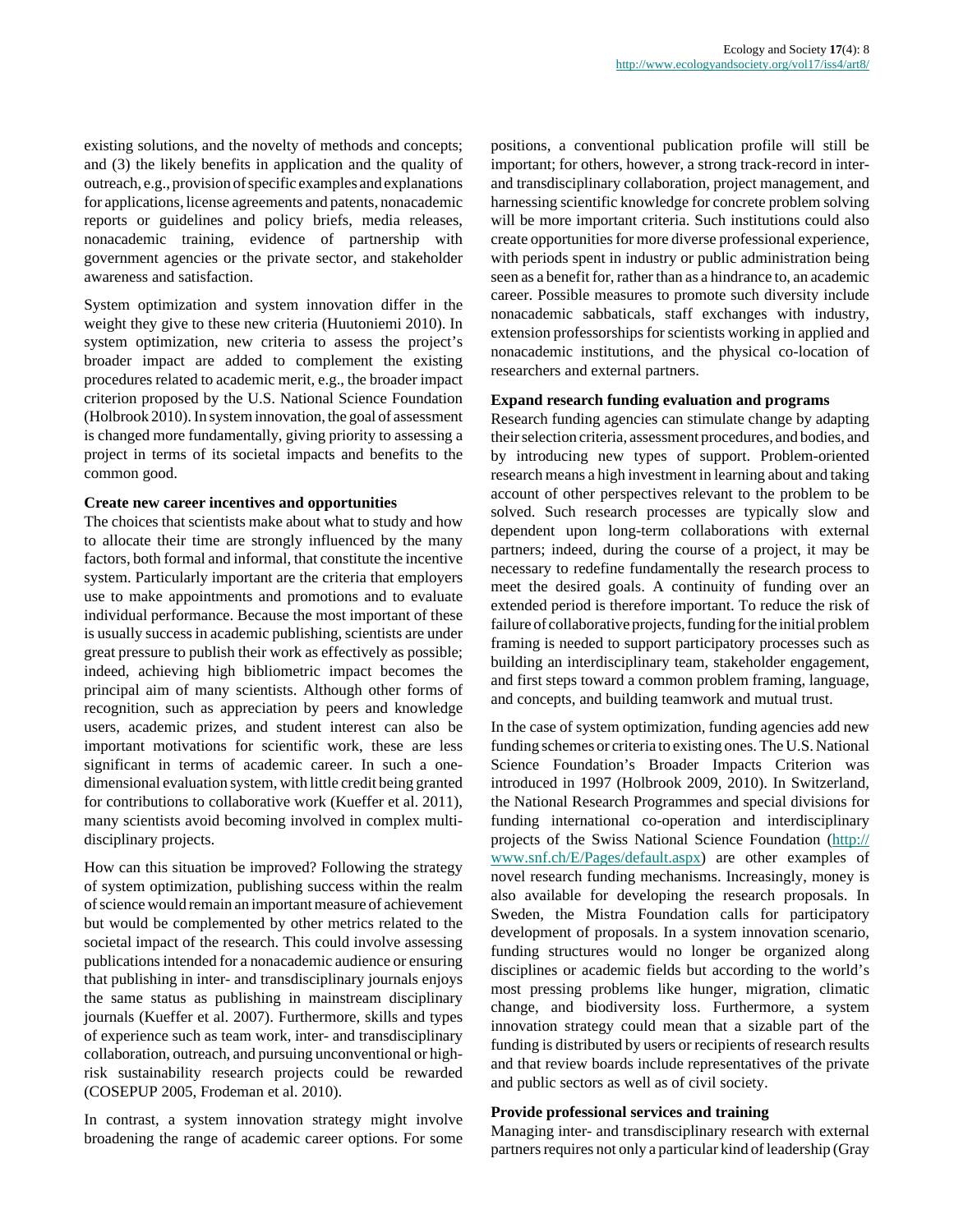2008), but also specific skills in project management and communication (Schophaus et al. 2004, Defila et al. 2006, Hollaender et al. 2008). However, it cannot be assumed that academic scientists, especially those trained in disciplinary research, possess these skills to the required degree. Over the past years, a community of researchers engaged in problemoriented research has emerged (Bammer 2005, Kueffer et al. 2007), and there is increasing expertise on good practice for problem-oriented and collaborative research (Scholz and Tietje 2002, COSEPUP 2005, Pohl and Hirsch Hadorn 2007, Dietz and Stern 2008, Hirsch Hadorn et al. 2008, McDonald et al. 2009, Bergmann et al. 2010, Frodeman et al. 2010). Universities can build on this expertise and provide training for faculty, staff, and graduate students in key skills for problem-oriented research and also provide access to professional services. In a system optimization scenario, such supporting services would take up a minor part of university budgets comparable to corporate communications units at many universities. In contrast, in a system innovation scenario, these professional services would become a key element of universities, like technology transfer departments in industry research.

#### **Support new institutional structures**

Universities can facilitate inter- and transdisciplinary collaboration by promoting loose, nonbureaucratic structures that cross main organizational boundaries (COSEPUP 2005, Whitfield 2008, Frodeman et al. 2010). These new structures may be at the level of research groups, institutes, departments, or competence centers, and may be temporary or long term. They need to adopt an adaptive research management and funding cycle because projects vary in the form and intensity of partnerships. Even without new structures, however, universities can do much to promote bottom-up collaboration by facilitating social interactions among scientists from different disciplines. Practical aspects such as how space is allocated and how new buildings are designed can be decisive in this respect (Galison 1999, Whitfield 2008). In the future, new computer and Internet technologies may increasingly allow virtual knowledge-sharing forums to be built. One such example is the CCES Swiss Experiment Platform ([http://www.](http://www.swiss-experiment.ch) [swiss-experiment.ch;](http://www.swiss-experiment.ch) Fig. 3).

System optimization means that the existing institutional arrangements are complemented with additional institutional structures. The Swiss Federal Institute of Technology (ETH) in Zurich, for instance, retained its discipline-based institutional organization but created a variety of new institutional structures, including the Department of Environmental Systems Science [\(http://www.usys.ethz.ch/](http://www.usys.ethz.ch/index_EN) [index\\_EN\)](http://www.usys.ethz.ch/index_EN), the Competence Center for Environment and Sustainability [\(http://www.cces.ethz.ch](http://www.cces.ethz.ch)), the Competence Center Energy and Mobility ([http://www.ccem.ch/\)](http://www.ccem.ch/), ETH sustainability [\(http://www.sustainability.ethz.ch/index\\_EN](http://www.sustainability.ethz.ch/index_EN)), a former center that facilitated research with developing countries, and a center for the dialog of disciplines (Collegium Helveticum, [http://www.collegium.ethz.ch/\)](http://www.collegium.ethz.ch/). These structures connect traditional disciplinary professorships to facilitate problem-oriented teaching, research, and outreach. In contrast, universities like Leuphana University in Lüneburg, Germany [\(http://www.leuphana.de/en/home.html](http://www.leuphana.de/en/home.html)), and Arizona State University in USA ([http://www.asu.edu/\)](http://www.asu.edu/) have pursued the goal of problem-oriented research through system innovation. In doing so, they have created new interdisciplinary departments and appointed staff specifically for their expertise in inter- and transdisciplinary work (Beringer and Adomßent 2008, Crow 2010).

**Fig. 3.** Diverse measurement technologies and data sets are both needed to understand complex outdoor phenomena. Such interdisciplinary data collection and management activities can promote interdisciplinary thinking and collaborations. The image from Davos, Switzerland, shows the Wannengrat experimental catchment, where avalanche formation, snow deposition, hydrology, and natural hazard management are studied (background), and an advanced radar installation is used by an interdisciplinary team of scientists (foreground). Remote sensing data from radars and ground-based data are integrated with sophisticated data management infrastructure developed through the CCES Swiss Experiment Platform. (Photo: Nicholas Dawes, SLF Davos)



## **Promote new teaching models and education for interand transdisciplinary skills**

New ways of teaching are important in building capacity for problem-oriented research. These include case studies in which students investigate complex, real-world problems, and student projects that are conducted in partnership with societal actors and guided by teachers from two or more disciplines. In the literature about education for sustainability, three strategies are sometimes differentiated: sustainability is taught in specialized courses, sustainability is integrated in existing courses across the curriculum, and the educational system is fundamentally transformed (Sterling 2004, Sherman 2008, Rusinko 2010). The first two represent system optimization approaches, whereas the third is clearly system innovation.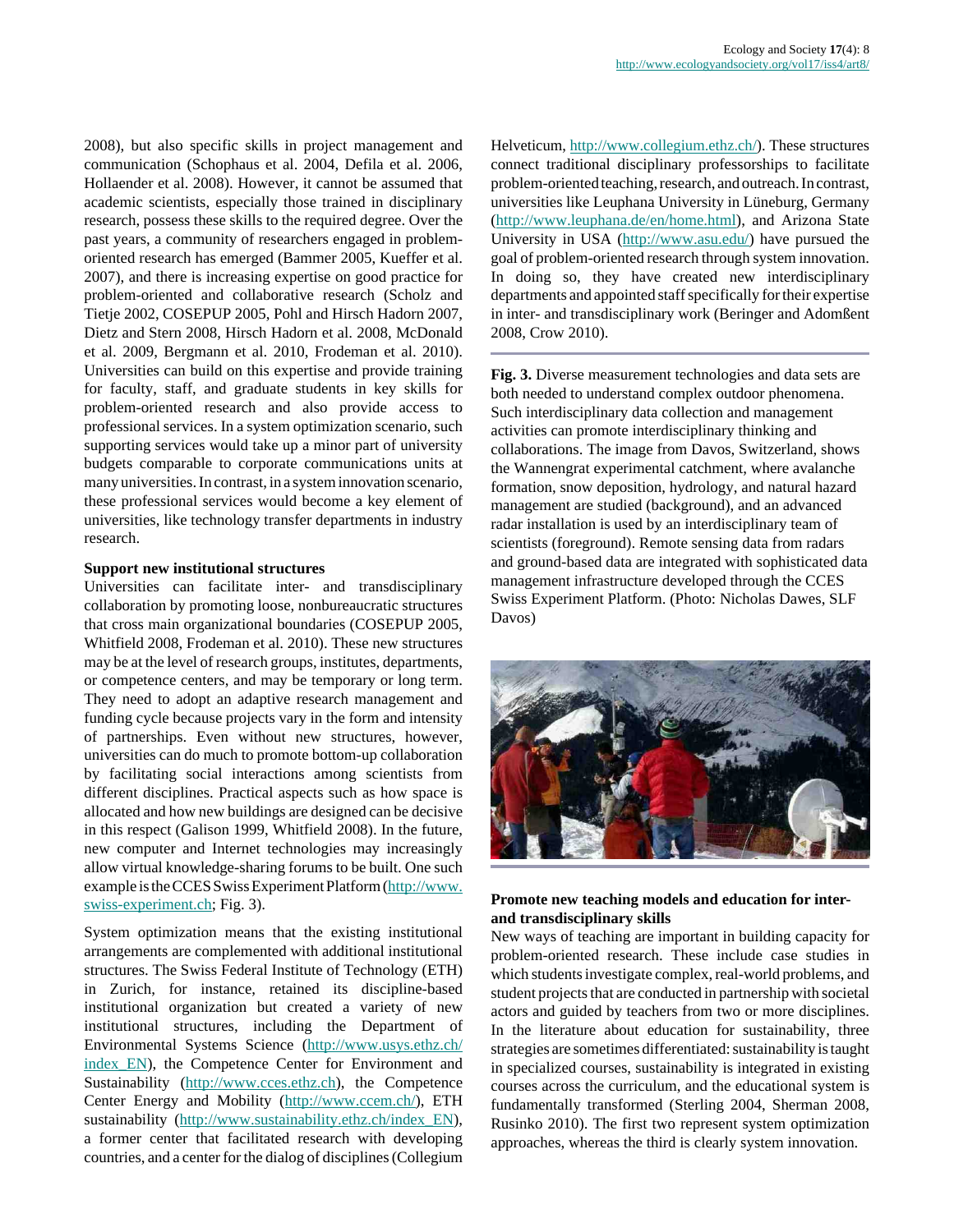Examples of the first strategy, specialized courses, are the NSSI case studies (<http://www.uns.ethz.ch/translab/index>; Fig. 4) and the Massachusetts Institute of Technology S-Lab [\(http://actionlearning.mit.edu/s-lab](http://actionlearning.mit.edu/s-lab)), which are designed for students within a particular department and build on real-world problems and mutual learning with stakeholders. They enable training for inter- and transdisciplinary skills and to build confidence to work at the policy-science or managementscience interface (Stauffacher et al. 2006). In addition to team and communication skills, problem-oriented research also asks for specific skills such as the ability to address problems from different perspectives and reflect on the ways different disciplines understand and address a problem (Scholz and Tietje 2002, COSEPUP 2005, Stauffacher et al. 2006, Levin and Martin 2007). An example of the second strategy, integrating sustainability in existing curricula across departments, is university courses that provide access to an introduction to sustainability issues for students from all specializations (Brundiers and Wiek 2011). An interesting model at ETH Zurich is seed sustainability, which is a project platform that facilitates student research on sustainabilityrelated topics (Kueffer 2006, Brundiers and Wiek 2011). Through seed sustainability projects, students from all departments have the opportunity to do their study-related research (theses and dissertations) in interdisciplinary teams and in close collaboration with practice partners from outside academia such as the private sector, public domain, or nongovernmental organizations. Such teaching formats are also important for disseminating research knowledge, for example, through the so-called science shops that couple teaching with scientific consultancy (Hellemans 2001, McNie 2007).

A system innovation strategy structures the curriculum around problems (e.g., food security, biodiversity conservation, sustainable urban planning) and/or environmental systems (e. g., aquatic systems, forests), rather than around disciplines. Such problem-focused degree courses are now offered by many universities, especially at the master's level. However, educational innovation related to sustainability should go beyond an emphasis on practical problems in two important ways. First, students must be provided with the necessary conceptual foundations such as epistemological pluralism, reflexivity, systems thinking, or resilience thinking (Miller et al. 2008, Krasny et al. 2011). Second, as Krasny et al. (2009:2) argue, the aim of such courses should be "to create situations where, through ongoing interactions with the social and ecological elements of the larger system, students develop the capacity to play a meaningful role in shaping their own future and that of their larger community." Thus, engagement with problem solving and society must form a central role in the learning process; the knowledge of faculty, students, and collaborators evolves through the social learning process.

**Fig. 4.** New forms of teaching are needed to educate a new generation of sustainability experts and foster inter- and transdisciplinary research and partnerships. In a transdisciplinary case study at ETH Zurich (Stauffacher et al. 2006), students work in groups and address real-world problems together with teachers and actors from practice (ETH-UNS TdLab).



#### **Redefine outreach**

Universities are aware of their responsibility for ensuring that research results reach those who can apply them. Often, however, they attempt to achieve this by presenting the main conclusions in an easily accessible form in newspapers and electronic media or by producing brochures and books aimed at the general public. While these activities are important, they are based on a linear research model in which scientists first produce knowledge that they then disseminate in a form that society can use (Stokes 1997). Thus, outreach is essentially a unidirectional transfer of information. The idea of partnership implies a reciprocal exchange of knowledge and an engagement of universities in civic life (Peters et al. 2008), which has been variously described as mutual learning (Scholz and Tietie 2002), knowledge interfacing and sharing (Roux et al. 2006), knowledge exchange (Fry et al. 2008), and situated and social learning (Checkland 2000, Blackmore 2007, Krasny et al. 2009). It is important to understand that knowledge exchange related to sustainability is more than a simple transfer of information or facts. Such information is underlain by tacit knowledge, a complex mix of theory, experience, assumptions, and values, which is best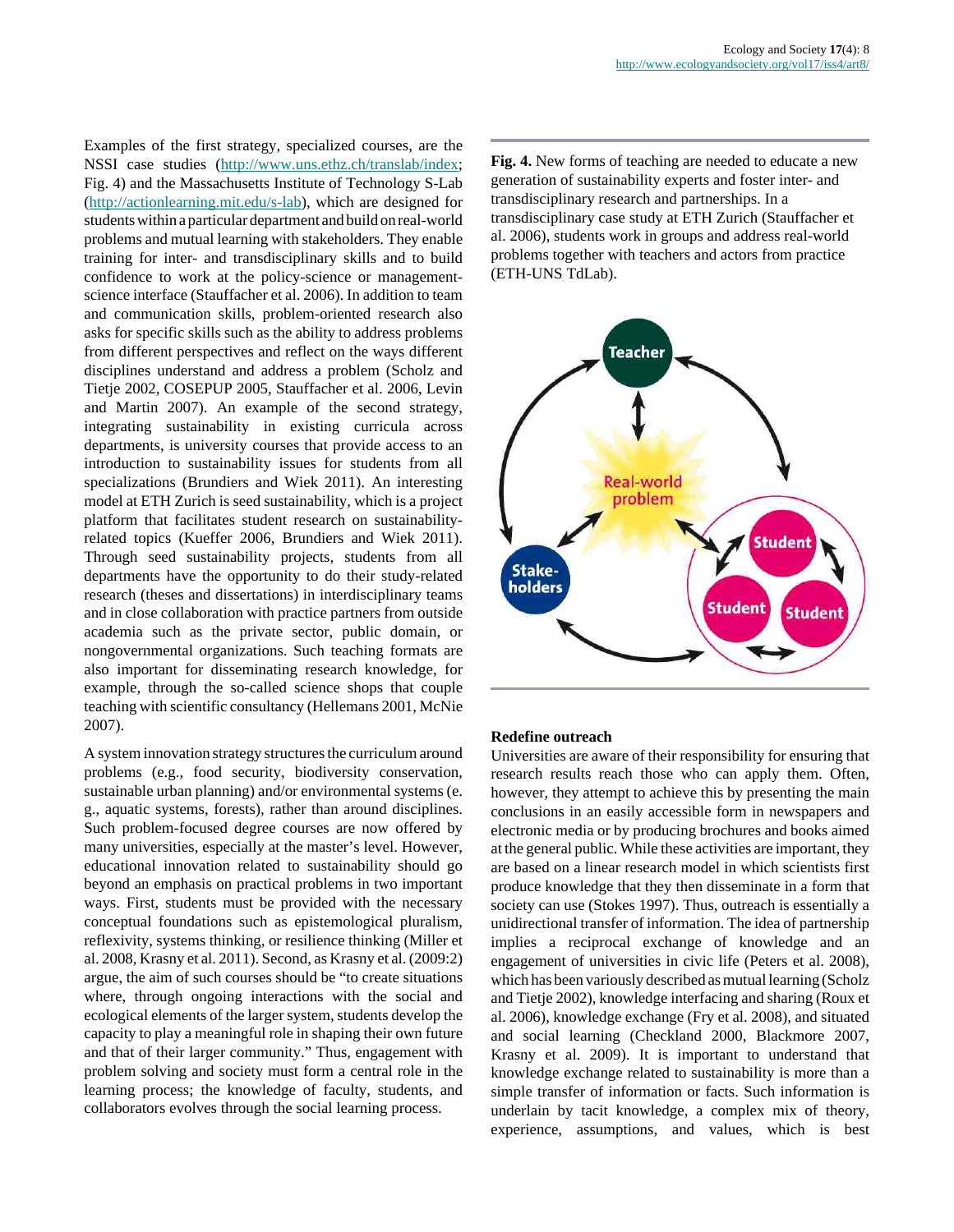communicated through personal encounters of scientists and practitioners based on mutual trust and transparency (Cash et al. 2003, van Kerkhoff and Lebel 2006, Collins and Evans 2007, Fry et al. 2008, van der Sluijs et al. 2008, Wibeck 2009). Establishing forums or communities of practice that enable regular interactions of scientists and practitioners can be a powerful means of achieving outreach (Wenger 2000, Kueffer 2006, Roux et al. 2006; Fig. 5). Citizen science projects that involve the public in conducting research or collecting data are another promising arena for mutual learning between scientists and the public (e.g., Bonney et al. 2009). However, to be effective, the role of these collaborations in the overall project must be explicitly defined (Stauffacher et al. 2008, Krütli et al. 2010).

**Fig. 5.** Continuous research partnerships enable reciprocal learning and knowledge exchange between researchers and practitioners and ensure legitimate and salient research and effective outreach. The photograph shows scientists and practitioners at a workshop on future research priorities as part of a 15-yr research collaboration between ETH Zurich, the Ministry of Environment, and several nongovernmental organizations in Seychelles (Western Indian Ocean) on the management of tropical forests and plant conservation. (Photo: Eva Schumacher)



There are several things that universities can do to optimize the relevance and value of the knowledge they produce. First, they can establish boundary organizations that reconcile demand and supply of information between the research institute and the private and public sectors and civil society (Guston 2001, McNie 2007, Sarewitz and Pielke 2007). Such boundary organizations should be able to provide foresight and horizon scanning of future challenges (Sutherland et al. 2011; e.g., UK's Foresight Programme, [http://www.bis.gov.](http://www.bis.gov.uk/foresight/) [uk/foresight/](http://www.bis.gov.uk/foresight/)), rapid responses to emerging issues, and continuous support of evidence-based decision making. Second, to respond adequately to rapidly developing issues, universities should develop contingency plans, ensuring that staff can be made available at short notice and that the necessary support services are available. Recent examples of issues requiring rapid responses include disease outbreaks (e. g., SARS, BSE, and avian influenza), natural catastrophes (e. g., hurricane Katrina in USA, the eruption of Eyjafjallajökull in Iceland), and other disasters (e.g., Deepwater Horizon oil spill in the Gulf of Mexico, the 2011 nuclear accident in Fukushima, Japan). Third, universities can help society by supporting academic activities such as review and synthesis. Research related to sustainability can have much greater impact if the results are systematically synthesized, interpreted, and validated for policy makers in the form of systematic reviews and meta-analytic processes (Sutherland et al. 2004). An example of professional assistance for such systematic reviews is the UK Collaboration for Environmental Evidence [\(http://www.environmentalevidence.org](http://www.environmentalevidence.org)).

According to a system innovation perspective, outreach is the central part of research and teaching at universities and research institutes. It thus becomes a continuous engagement of everyday academic work with the needs of civil society and the private and public sectors as a standard element of teaching and research activities. This is better termed situated and social learning (Checkland 2000, Blackmore 2007, Krasny et al. 2009, Krasny et al. 2011). Examples are the transdisciplinary case studies at ETH Zurich (Fig. 4) or courses in the Swedish University of Agricultural Sciences Master's program (Krasny et al. 2009), in which students, faculty, and stakeholders jointly deal with concrete real-world problems and thereby induce a mutual learning process.

## **CONCLUSIONS: BALANCING SYSTEM OPTIMIZATION AND SYSTEM INNOVATION IN THE TRANSFORMATION OF ACADEMIC INSTITUTIONS**

In a period of rapid environmental, economic, and political change, academic institutions are facing unprecedented challenges. It is increasingly accepted that the link between producing and applying knowledge must become more direct; indeed, many scientists and policy makers have called for changes of the kind we advocate here: more interdisciplinarity, more partnerships, and better problem orientation. Throughout the world, universities are questioning their current approaches and experimenting with new structures and methods in research and education.

An important lesson from the literature of transition management is that these transitions are learning-by-doing processes that are evolutionary and demand a multi-level approach. We see much value in a view of change that emphasizes the complementarity of system innovation and system optimization (March 1991, Rotmans et al. 2001). Thus, some circumstances may benefit from radically new ideas and broad visions, which are the basis for system innovation, whereas in others, it may be better to optimize existing structures through a series of small steps (Rotmans et al. 2001).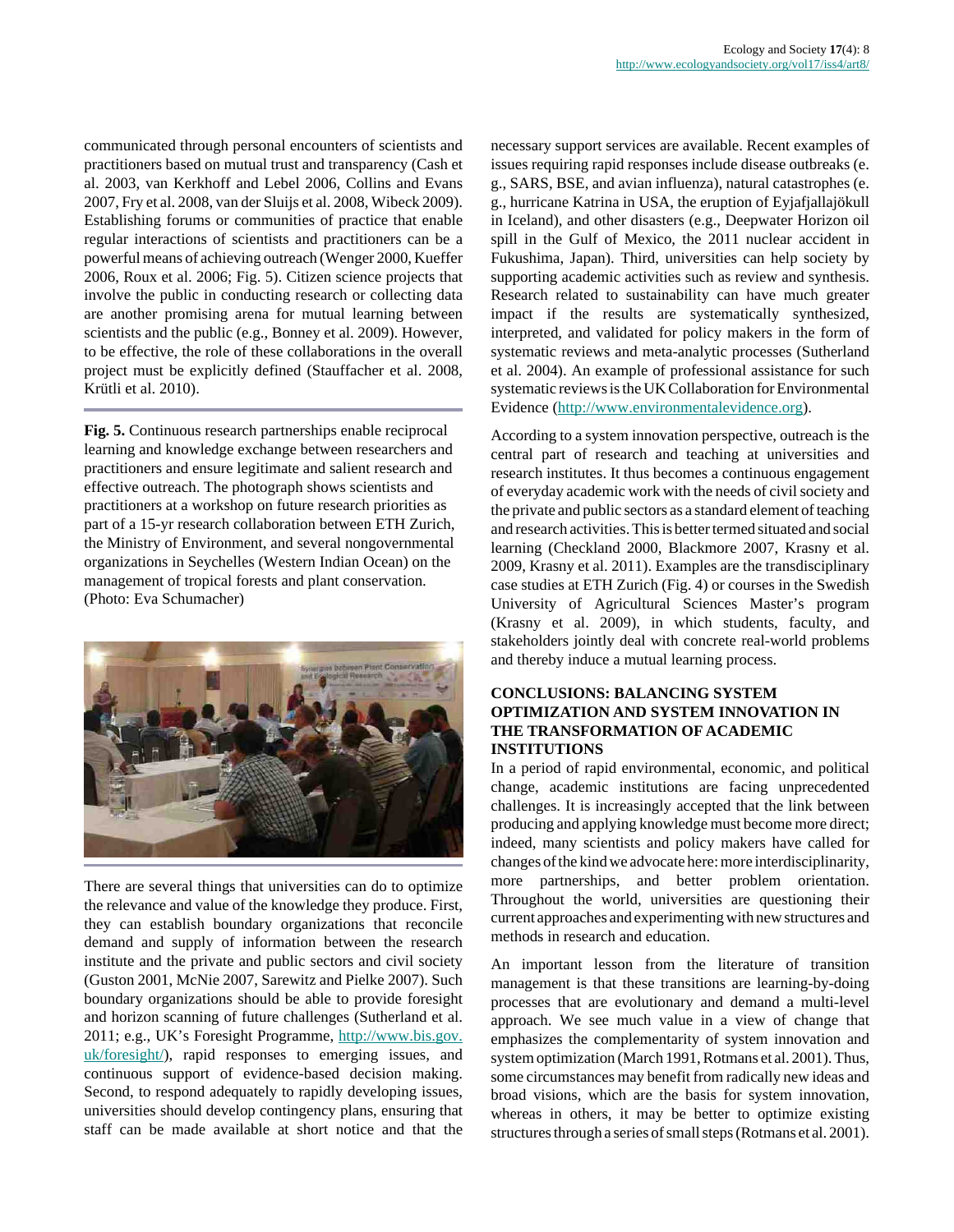Clearly, the most appropriate strategy in any particular case will depend on the specific context and the trade-offs that are involved (e.g., March 1991, Moore and Westley 2011). However, there is much that universities can learn from each other as they attempt to adapt to a rapidly changing world. For example, linking institutions that follow a system optimization approach with institutions that opt for system innovation could be a useful way to optimize the costs and benefits of the contrasting approaches. Equally, universities may attempt to follow a system optimization approach in one field of activity (e.g., research) while pushing for system innovation in another (e.g., teaching). However, the goal for all institutions must be a process of change that preserves the traditional strengths of academic research, with its emphasis on disciplinary excellence and intra-scientific rigor, while ensuring that institutional environments and the skills, worldviews, and experiences of the involved actors adapt to the rapidly changing needs of society.

In recent years, there has been a vigorous debate about how universities can respond more effectively to the challenges of sustainability. We have summarized some of the key ideas and notions in this debate, with the aim of encouraging learning and consensus building among scientists, experts on new research practices, and university administrators. We hope that universities will be encouraged to take practical steps along the lines suggested and monitor their effectiveness. This will require sophisticated evaluation criteria and procedures that account for the multi-causality, multi-level hierarchical structure, and context-dependence of innovation processes (Chen and Rossi 1980, Chen 1996). Developing appropriate means for assessing outcomes of institutional change at universities will therefore be an important avenue for future research.

*Responses to this article can be read online at:* [http://www.ecologyandsociety.org/issues/responses.](http://www.ecologyandsociety.org/issues/responses.php/5045) [php/5045](http://www.ecologyandsociety.org/issues/responses.php/5045)

# **Acknowledgments:**

*The paper is based on a workshop held by the Alliance for Global Sustainability at ETH Zurich on October 15–16, 2009. The workshop was hosted by the ETH Domain Competence Center for Environment and Sustainability (CCES) together with ETH Sustainability. The paper is not a consensus document but presents the conclusions and recommendations of the authors based on the workshop's outcome. We thank the editors and reviewers for very helpful comments on an earlier version.*

# **LITERATURE CITED**

Bagamoyo College of Arts, Tanzania Theatre Centre, R. Mabala, and K. B. Allen. 2002. Participatory action research on HIV/AIDS through a popular theatre approach in Tanzania. *Evaluation and Program Planning* 25(4):333-339. [http://dx.](http://dx.doi.org/10.1016/S0149-7189(02)00044-7) [doi.org/10.1016/S0149-7189\(02\)00044-7](http://dx.doi.org/10.1016/S0149-7189(02)00044-7)

Bammer, G. 2005. Integration and implementation sciences: building a new specialization. *Ecology and Society* 10(2): 6. [online] URL: [http://www.ecologyandsociety.org/vol10/iss2/](http://www.ecologyandsociety.org/vol10/iss2/art6/) [art6/](http://www.ecologyandsociety.org/vol10/iss2/art6/).

Barreteau, O., P. W. G. Bots, and K. A. Daniell. 2010. A framework for clarifying "participation" in participatory research to prevent its rejection for the wrong reasons. *Ecology and Society* 15(2): 1. [online]. URL: [http://www.](http://www.ecologyandsociety.org/vol15/iss2/art1/) [ecologyandsociety.org/vol15/iss2/art1/](http://www.ecologyandsociety.org/vol15/iss2/art1/).

Becker, E., T. Jahn, and E. Stiess. 1999. Exploring uncommon ground: sustainability and the social sciences. Pages 1-22 *in* E. Becker and T. Jahn, editors. *Sustainability and the social sciences: a cross-disciplinary approach to integrating environmental considerations into theoretical reorientation.* Zed Books, London, UK.

Bergmann, M., T. Jahn, T. Knobloch, W. Krohn, C. Pohl, and E. Schramm. 2010. *Methoden transdisziplinärer Forschung: ein Überblick mit Anwendungsbeispielen.* Campus Verlag, Frankfurt am Main, Germany.

Beringer, A., and M. Adomßent. 2008. Sustainable university research and development: inspecting sustainability in higher education research. *Environmental Education Research* 14 (6):607-623.<http://dx.doi.org/10.1080/13504620802464866>

Blackmore, C. 2007. What kinds of knowledge, knowing and learning are required for addressing resource dilemmas?: a theoretical overview. *Environmental Science and Policy* 10 (6):512-525. <http://dx.doi.org/10.1016/j.envsci.2007.02.007>

Bonney, R., C. B. Cooper, J. Dickinson, S. Kelling, T. Phillips, K. V. Rosenberg, and J. Shirk. 2009. Citizen science: a developing tool for expanding science knowledge and scientific literacy. *BioScience* 59(11):977-984. [http://dx.doi.](http://dx.doi.org/10.1525/bio.2009.59.11.9) [org/10.1525/bio.2009.59.11.9](http://dx.doi.org/10.1525/bio.2009.59.11.9)

Brewer, G. D. 1999. The challenges of interdisciplinarity. *Policy Sciences* 32(4):327-337. [http://dx.doi.org/10.1023/](http://dx.doi.org/10.1023/A:1004706019826) [A:1004706019826](http://dx.doi.org/10.1023/A:1004706019826)

Brundiers, K., and A. Wiek. 2011. Educating students in realworld sustainability research: vision and implementation. *Innovative Higher Education* 36(2):107-124. [http://dx.doi.](http://dx.doi.org/10.1007/s10755-010-9161-9) [org/10.1007/s10755-010-9161-9](http://dx.doi.org/10.1007/s10755-010-9161-9)

Carpenter, S. R., C. Folke, M. Scheffer, and F. R. Westley. 2009. Resilience: accounting for the noncomputable. *Ecology and Society* 14(1): 13. [online] URL: [http://www.](http://www.ecologyandsociety.org/vol14/iss1/art13/) [ecologyandsociety.org/vol14/iss1/art13/](http://www.ecologyandsociety.org/vol14/iss1/art13/).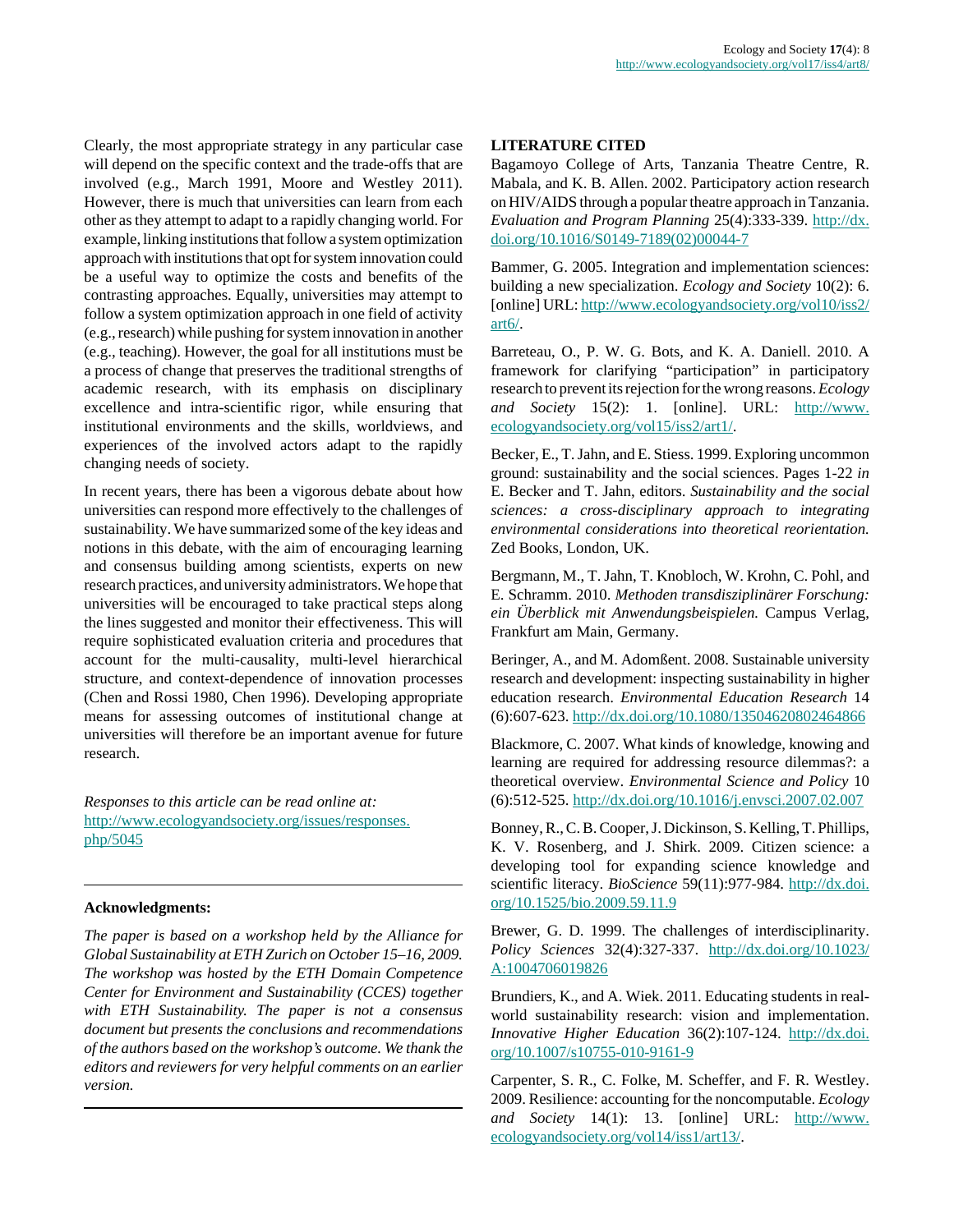Cash, D. W., W. C. Clark, F. Alcock, N. M. Dickson, N. Eckley, D. H. Guston, J. Jäger, and R. B. Mitchell. 2003. Knowledge systems for sustainable development. *Proceedings of the National Academy of Sciences* 100(14):8086-8091. <http://dx.doi.org/10.1073/pnas.1231332100>

Chapin, F. S. III, M. E. Power, S. T. A. Pickett, A. Freitag, J. A. Reynolds, R. B. Jackson, D. M. Lodge, C. Duke, S. L. Collins, A. G. Power, and A. Bartuska. 2011. Earth stewardship: science for action to sustain the human-earth system. *Ecosphere* 2(8):art89. [http://dx.doi.org/10.1890/](http://dx.doi.org/10.1890/ES11-00166.1) [ES11-00166.1](http://dx.doi.org/10.1890/ES11-00166.1)

Checkland, P. 2000. Soft systems methodology: a thirty year retrospective. *Systems Research and Behavioral Science* 17 (S1):S11-S58. [http://dx.doi.org/10.1002/1099-1743\(200011\)](http://dx.doi.org/10.1002/1099-1743(200011)17:1+<::AID-SRES374>3.3.CO;2-F) [17:1+<::AID-SRES374>3.3.CO;2-F](http://dx.doi.org/10.1002/1099-1743(200011)17:1+<::AID-SRES374>3.3.CO;2-F)

Chen, H.-T. 1996. A comprehensive typology for program evaluation. *Evaluation Practice* 17(2):121-130. [http://dx.doi.](http://dx.doi.org/10.1016/S0886-1633(96)90017-3) [org/10.1016/S0886-1633\(96\)90017-3](http://dx.doi.org/10.1016/S0886-1633(96)90017-3)

Chen, H.-T., and P. H. Rossi. 1980. The multi-goal, theorydriven approach to evaluation: a model linking basic and applied social science. *Social Forces* 59(1):106-122. [http://dx.](http://dx.doi.org/10.1093/sf/59.1.106) [doi.org/10.1093/sf/59.1.106](http://dx.doi.org/10.1093/sf/59.1.106)

Collins, H., and R. Evans. 2007. *Rethinking expertise.* University of Chicago Press, Chicago, Illinois, USA.

Committee on Science, Engineering, and Public Policy (COSEPUP). 2005. *Facilitating interdisciplinary research.* National Academies Press, Washington, D.C., USA. [online] URL: <http://www.nap.edu/openbook.php?isbn=0309094356>.

Cook, C. N., M. Hockings, and R. W. Carter. 2010. Conservation in the dark? The information used to support management decisions. *Frontiers in Ecology and Environment* 8(4):181-186. <http://dx.doi.org/10.1890/090020>

Costanza, R. 2003. A vision of the future of science: reintegrating the study of humans and the rest of nature. *Futures* 35(6):651-671. [http://dx.doi.org/10.1016/S0016-3287](http://dx.doi.org/10.1016/S0016-3287(02)00105-2) [\(02\)00105-2](http://dx.doi.org/10.1016/S0016-3287(02)00105-2)

Crow, M. M. 2010. Organizing teaching and research to address the grand challenges of sustainable development. *BioScience* 60(7):488-489. <http://dx.doi.org/10.1525/bio.2010.60.7.2>

Defila, R., A. Di Giulio, and M. Scheuermann. 2006. *Forschungsverbundmanagement - Handbuch für die Gestaltung inter- und transdisziplinärer Projekte.* Vdf Hochschulverlag, Zurich, Switzerland.

Dietz, T., and P. C. Stern, editors. 2008. *Public participation in environmental assessment and decision making.* National Academies Press, Washington, D.C., USA.

Donovan, C. 2007. The qualitative future of research evaluation. *Science and Public Policy* 34(8):585-597. [http://](http://dx.doi.org/10.3152/030234207X256538) [dx.doi.org/10.3152/030234207X256538](http://dx.doi.org/10.3152/030234207X256538)

Eigenbrode, S. D., M. O'Rourke, J. D. Wulfhorst, D. M. Althoff, C. S. Goldberg, K. Merrill, W. Morse, M. Nielsen-Pincus, J. Stephens, L. Winowiecki, and N. A. Bosque-Pérez. 2007. Employing philosophical dialogue in collaborative science. *BioScience* 57(1):55-64.

Elzinga, A. 2008. Participation. Pages 345-359 *in* G. Hirsch Hadorn, H. Hoffmann-Riem, S. Biber-Klemm, W. Grossenbacher-Mansuy, D. Joye, C. Pohl, U. Wiesmann, and E. Zemp, editors. *Handbook of transdisciplinary research.* Springer, Heidelberg, Germany.

Evely, A. C., I. Fazey, M. Pinard, and X. Lambin. 2008. The influence of philosophical perspectives in integrative research: a conservation case study in the Cairngorms National Park. *Ecology and Society* 13(2): 52. [online] URL: [http://](http://www.ecologyandsociety.org/vol13/iss2/art52/) [www.ecologyandsociety.org/vol13/iss2/art52/](http://www.ecologyandsociety.org/vol13/iss2/art52/).

Ferrer-Balas, D., R. Lozano, D. Huisingh, H. Buckland, P. Ysern, and G. Zilahy. 2010. Going beyond the rhetoric: system-wide changes in universities for sustainable societies. *Journal of Cleaner Production* 18(7):607-610. [http://dx.doi.](http://dx.doi.org/10.1016/j.jclepro.2009.12.009) [org/10.1016/j.jclepro.2009.12.009](http://dx.doi.org/10.1016/j.jclepro.2009.12.009)

Frodeman, R., J. Thompson Klein, and C. Mitcham, editors. 2010. *The Oxford handbook of interdisciplinarity.* Oxford University Press, Oxford, UK.

Fry, P., F. Bachmann, L. Bose, M. Flury, R. Förster, A. Kläy, C. Kueffer, and C. Zingerli. 2008. Von implizitem Know-how zu expliziten Thesen. Inter- und transdisziplinärer Wissensaustausch. *Gaia* 17:318-320.

Funtowicz, S. O., and J. R. Ravetz. 1993. Science for the postnormal age. *Futures* 25(7):739-755. [http://dx.doi.](http://dx.doi.org/10.1016/0016-3287(93)90022-L) [org/10.1016/0016-3287\(93\)90022-L](http://dx.doi.org/10.1016/0016-3287(93)90022-L)

Galison, P. 1999. Trading zone. Coordinating action and belief. Pages 137-160 *in* M. Biagioli, editor. *The science studies reader.* Routledge, New York, New York, USA.

Gallopín, G. C., S. Funtowicz, M. O'Connor, and J. Ravetz. 2002. Science for the twenty-first century: from social contract to the scientific core. *International Social Science Journal* 53 (168):219-229.

Gibbons, M., C. Limoges, H. Nowotny, M. Trow, P. Scott, and S. Schwartzman. 1994. *The new production of knowledge: the dynamics of science and research in contemporary societies.* Sage, Thousand Oaks, California, USA.

Giller, K. E., C. Leeuwis, J. A. Andersson, W. Andriesse, A. Brouwer, P. Frost, P. Hebinck, I. Heitkönig, M. K. van Ittersum, N. Koning, R. Ruben, M. Slingerland, H. Udo, T.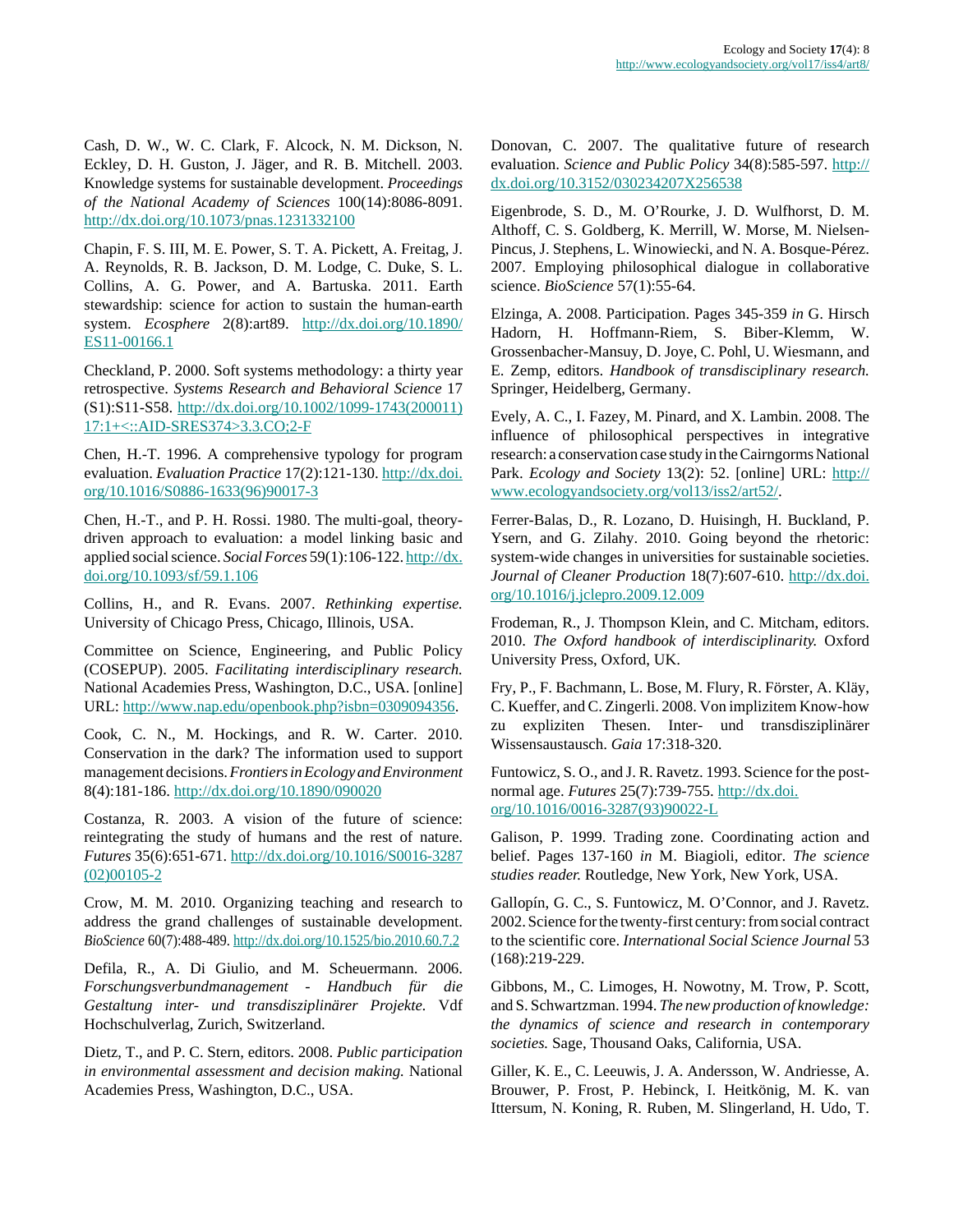Veldkamp, C. van de Vijver, M. T. van Wijk, and P. Windmeijer. 2008. Competing claims on natural resources: what role for science? *Ecology and Society* 13(2): 34. [online] URL: [http://www.ecologyandsociety.org/vol13/iss2/art34/.](http://www.ecologyandsociety.org/vol13/iss2/art34/)

Giri, A. K. 2002. The calling of a creative transdisciplinarity. *Futures* 34(1):103-115. [http://dx.doi.org/10.1016/S0016-3287](http://dx.doi.org/10.1016/S0016-3287(01)00038-6) [\(01\)00038-6](http://dx.doi.org/10.1016/S0016-3287(01)00038-6)

Gray, B. 2008. Enhancing transdisciplinary research through collaborative leadership. *American Journal of Preventive Medicine* 35(S2):S124-S132. [http://dx.doi.org/10.1016/j.](http://dx.doi.org/10.1016/j.amepre.2008.03.037) [amepre.2008.03.037](http://dx.doi.org/10.1016/j.amepre.2008.03.037)

Groffman, P. M., editor. 2010. Special issue: effective communication of science in environmental controversies. *Frontiers in Ecology and Environment* 8(6):284-328.

Gross, M. 2010. *Ignorance and surprise: science, society, and ecological design.* MIT Press, Cambridge, Massachusetts, USA.

Grunwald, A. 2004. Strategic knowledge for sustainable development: the need for reflexivity and learning at the interface between science and society. *International Journal of Foresight and Innovation Policy* 1(1-2):150-167. [http://dx.](http://dx.doi.org/10.1504/IJFIP.2004.004619) [doi.org/10.1504/IJFIP.2004.004619](http://dx.doi.org/10.1504/IJFIP.2004.004619)

Gunderson, L. H., and C. S. Holling, editors. 2002. *Panarchy: understanding transformations in human and natural systems.* Island Press, Washington, D.C., USA.

Guston, D. H. 2001. Boundary organizations in environmental policy and science: an introduction. *Science, Technology & Human Values* 26(4):399-408. [http://dx.doi.org/10.1177/016-](http://dx.doi.org/10.1177/016224390102600401) [224390102600401](http://dx.doi.org/10.1177/016224390102600401)

Harremoës, P., D. Gee, M. MacGarvin, A. Stirling, J. Keys, B. Wynne, and S. Guedes Vaz, editors. 2001. *Late lessons from early warnings: the precautionary principle 1896–2000.* European Environment Agency, Copenhagen, Denmark.

Hellemans, A. 2001. Science shops provide non-profit alternative. *Nature* 412:4-5.

Hirsch, G. 1995. Beziehungen zwischen Umweltforschung und disziplinärer Forschung. *Gaia* 4:302-314.

Hirsch Hadorn, G., H. Hoffmann-Riem, S. Biber-Klemm, W. Grossenbacher-Mansuy, D. Joye, C. Pohl, U. Wiesmann, and E. Zemp, editors. 2008. *Handbook of transdisciplinary research.* Springer, Heidelberg, Germany.

Hoffmann-Riem, H., and B. Wynne. 2002. In risk assessment, one has to admit ignorance. *Nature* 416:123. [http://dx.doi.](http://dx.doi.org/10.1038/416123a) [org/10.1038/416123a](http://dx.doi.org/10.1038/416123a)

Holbrook, J. B. 2009. Editor's introduction. *Social Epistemology* 23(3-4):177-181. [http://dx.doi.org/10.1080/02-](http://dx.doi.org/10.1080/02691720903438169) [691720903438169](http://dx.doi.org/10.1080/02691720903438169)

Holbrook, J. B. 2010. The use of societal impacts considerations in grant proposal peer review: a comparison of five models. *Technology and Innovation* 12(3):213-224. [http://](http://dx.doi.org/10.3727/194982410X12895770314078) [dx.doi.org/10.3727/194982410X12895770314078](http://dx.doi.org/10.3727/194982410X12895770314078)

Hollaender, K., M. C. Loibl, and A. Wilts. 2008. Management. Pages 383-395 *in* G. Hirsch Hadorn, H. Hoffmann-Riem, S. Biber-Klemm, W. Grossenbacher-Mansuy, D. Joye, C. Pohl, U. Wiesmann, and E. Zemp, editors. *Handbook of transdisciplinary research.* Springer, Heidelberg, Germany. [http://dx.doi.org/10.1007/978-1-4020-6699-3\\_25](http://dx.doi.org/10.1007/978-1-4020-6699-3_25)

Holling, C. S., editor. 1978. *Adaptive environmental assessment and management.* Wiley, New York, New York, USA.

Hubert, B., M. Meuret, and J. Bonnemaire. 2008. Shepherds, sheep and forest fires: a reconception of grazingland management. Pages 103-126 *in* G. Hirsch Hadorn, H. Hoffmann-Riem, S. Biber-Klemm, W. Grossenbacher-Mansuy, D. Joye, C. Pohl, U. Wiesmann, and E. Zemp, editors. *Handbook of transdisciplinary research.* Springer, Heidelberg, Germany. [http://dx.doi.org/10.1007/978-1-4020-6699-3\\_7](http://dx.doi.org/10.1007/978-1-4020-6699-3_7)

Huutoniemi, K. 2010. Evaluating interdisciplinary research. Pages 309-320 *in* R. Frodeman, J. T. Klein, and K. Mitcham, editors. *Oxford handbook of interdisciplinarity.* Oxford University Press, Oxford, UK.

Intergovernmental Panel on Climate Change (IPCC). 2007. *IPCC fourth assessment report: climate change 2007 (AR4). Synthesis report.* Intergovernmental Panel on Climate Change, Geneva, Switzerland. [online] URL: [http://www.ipcc.ch/](http://www.ipcc.ch/publications_and_data/ar4/syr/en/contents.html) [publications\\_and\\_data/ar4/syr/en/contents.html.](http://www.ipcc.ch/publications_and_data/ar4/syr/en/contents.html)

International Council for Science (ICSU). 2010. *Earth system science for global sustainability: the grand challenges.* International Council for Science, Paris, France. [online] URL: [http://www.icsu.org/publications/reports-and-reviews/](http://www.icsu.org/publications/reports-and-reviews/grand-challenges/GrandChallenges_Oct2010.pdf) [grand-challenges/GrandChallenges\\_Oct2010.pdf.](http://www.icsu.org/publications/reports-and-reviews/grand-challenges/GrandChallenges_Oct2010.pdf)

Jacobs, J. A., and S. Frickel. 2009. Interdisciplinarity: a critical assessment. *Annual Review of Sociology* 35:43-65. [http://dx.](http://dx.doi.org/10.1146/annurev-soc-070308-115954) [doi.org/10.1146/annurev-soc-070308-115954](http://dx.doi.org/10.1146/annurev-soc-070308-115954)

Jasanoff, S. 2007. Technologies of humility. *Nature* 450:33. <http://dx.doi.org/10.1038/450033a>

Kates, R. W., W. C. Clark, R. Corell, J. M. Hall, C. C. Jaeger, I. Lowe, J. J. McCarthy, H. J. Schellnhuber, B. Bolin, N. M. Dickson, S. Faucheux, G. C. Gallopin, A. Grübler, B. Huntley, J. Jäger, N. S. Jodha, R. E. Kasperson, A. Mabogunje, P. Matson, H. Mooney, B. Moore III, T. O'Riordan, and U. Svedlin. 2001. Sustainability science. *Science* 292:641-642. <http://dx.doi.org/10.1126/science.1059386>

Khagram, S., K. A. Nicholas, D. M. Bever, J. Warren, E. H. Richards, K. Oleson, J. Kitzes, R. Katz, R. Hwang, R. Goldman, J. Funk, and K. A. Brauman. 2010. Thinking about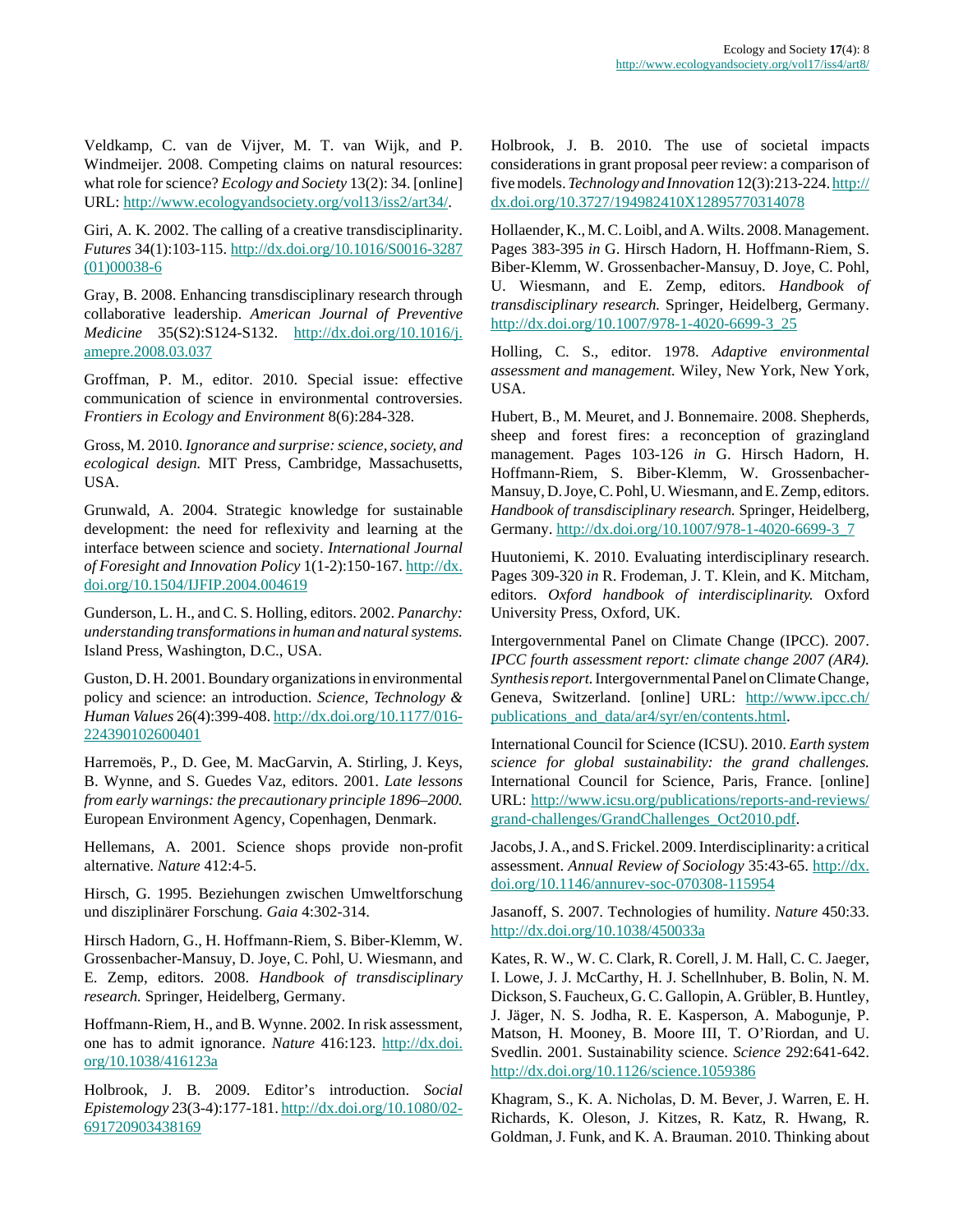knowing: conceptual foundations for interdisciplinary environmental research. *Environmental Conservation* 37 (4):388-397.<http://dx.doi.org/10.1017/S0376892910000809>

Kitcher, P. 2010. The climate change debates. *Science* 328:1230-1234.<http://dx.doi.org/10.1126/science.1189312>

Klein, J. T. 2008. Evaluation of interdisciplinary and transdisciplinary research: a literature review. *American Journal of Preventive Medicine* 35(2S):S116-S123. [http://dx.](http://dx.doi.org/10.1016/j.amepre.2008.05.010) [doi.org/10.1016/j.amepre.2008.05.010](http://dx.doi.org/10.1016/j.amepre.2008.05.010)

Klein, J. T., W. Grossenbacher-Mansuy, R. Häberli, A. Bill, R. W. Scholz, and M. Welti, editors. 2001. *Transdisciplinarity: joint problem solving among science, technology, and society: an effective way for managing complexity.* Birkhäuser, Basel, Switzerland.

Krasny, M. E., C. Lundholm, and R. Plummer, editors. 2011. *Resilience in social-ecological systems: the role of learning and education.* Routledge, Boston, Massachusetts, USA.

Krasny, M. E., K. G. Tidball, and N. Sriskandarajah. 2009. Education and resilience: social and situated learning among university and secondary students. *Ecology and Society* 14(2): 38. [online] URL: [http://www.ecologyandsociety.org/vol14/](http://www.ecologyandsociety.org/vol14/iss2/art38/) [iss2/art38/.](http://www.ecologyandsociety.org/vol14/iss2/art38/)

Kriebel, D., J. Tickner, P. Epstein, J. Lemons, R. Levins, E. L. Loechler, M. Quinn, R. Rudel, T. Schettler, and M. Stoto. 2001. The precautionary principle in environmental science. *Environmental Health Perspectives* 109:871-876.

Krütli, P., M. Stauffacher, T. Flüeler, and R. W. Scholz. 2010. Functional-dynamic public participation in technological decision-making: site selection processes of nuclear waste repositories. *Journal of Risk Research* 13(7):861-875. [http://](http://dx.doi.org/10.1080/13669871003703252) [dx.doi.org/10.1080/13669871003703252](http://dx.doi.org/10.1080/13669871003703252)

Kueffer, C. 2006. Integrative ecological research: casespecific validation of ecological knowledge for environmental problem solving. *Gaia* 15:115-120.

Kueffer, C. 2010. Transdisciplinary research is needed to predict plant invasions in an era of global change. *Trends in Ecology and Evolution* 25(11):619-620. [http://dx.doi.](http://dx.doi.org/10.1016/j.tree.2010.08.001) [org/10.1016/j.tree.2010.08.001](http://dx.doi.org/10.1016/j.tree.2010.08.001)

Kueffer, C., and G. Hirsch Hadorn. 2008. How to achieve effectiveness in problem-oriented landscape research: the example of research on biotic invasions. *Living Reviews in Landscape Research* 2: 2. [online] URL: [http://www.](http://www.livingreviews.org/lrlr-2008-2) [livingreviews.org/lrlr-2008-2.](http://www.livingreviews.org/lrlr-2008-2)

Kueffer, C., G. Hirsch Hadorn, G. Bammer, L. van Kerkhoff, and C. Pohl. 2007. Towards a publication culture in transdisciplinary research. *Gaia* 16:22-26.

Kueffer, C., Ü. Niinemets, R. E. Drenovsky, J. Kattge, P. Milberg, H. Poorter, P. B. Reich, C. Werner, M. Westoby, and I. J. Wright. 2011. Fame, glory and neglect in meta-analyses. *Trends in Ecology and Evolution* 26(10):493-494. [http://dx.](http://dx.doi.org/10.1016/j.tree.2011.07.007) [doi.org/10.1016/j.tree.2011.07.007](http://dx.doi.org/10.1016/j.tree.2011.07.007)

Levin, M., and A. W. Martin. 2007. The praxis of educating action researchers: the possibilities and obstacles in higher education. *Action Research* 5(3):219-229. [http://dx.doi.](http://dx.doi.org/10.1177/1476750307081014) [org/10.1177/1476750307081014](http://dx.doi.org/10.1177/1476750307081014)

Levin, S., and W. Clark, editors. 2010. *Toward a science of sustainability: report from toward a science of sustainability conference.* CID Working Paper 196. Harvard University, Cambridge, Massachusetts, USA. [online] URL: [http://www.](http://www.hks.harvard.edu/centers/cid/publications/faculty-working-papers/cid-working-paper-no.-196) [hks.harvard.edu/centers/cid/publications/faculty-working-papers/](http://www.hks.harvard.edu/centers/cid/publications/faculty-working-papers/cid-working-paper-no.-196) [cid-working-paper-no.-196.](http://www.hks.harvard.edu/centers/cid/publications/faculty-working-papers/cid-working-paper-no.-196)

Loibl, M. C. 2006. Integrating perspectives in the practice of transdisciplinary research. Pages 294-309 *in* J.-P. Voss, D. Bauknecht, and R. Kemp, editors. *Reflexive governance for sustainable development.* Edward Elgar, Cheltenham, UK.

Lowe, P., G. Whitman, and J. Phillipson. 2009. Ecology and the social sciences. *Journal of Applied Ecology* 46(2):297-305. <http://dx.doi.org/10.1111/j.1365-2664.2009.01621.x>

Lubchenco, J. 1998. Entering the century of the environment: a new social contract for science. *Science* 279:491-497. [http://](http://dx.doi.org/10.1126/science.279.5350.491) [dx.doi.org/10.1126/science.279.5350.491](http://dx.doi.org/10.1126/science.279.5350.491)

March, J. G. 1991. Exploration and exploitation in organizational learning. *Organization Science* 2(1):71-87. <http://dx.doi.org/10.1287/orsc.2.1.71>

McDonald, D., G. Bammer, and P. Deane. 2009. *Research integration using dialogue methods.* ANU ePress, Canberra, Australia. [online] URL: [http://epress.anu.edu.au?p=60381.](http://epress.anu.edu.au?p=60381)

McIntyre, B. D., H. R. Herren, J. Wakhungu, and R. T. Watson, editors. 2009. *Agriculture at a crossroads: synthesis report.* Island Press, Washington, D.C., USA.

McMichael, A. J., C. D. Butler, and C. Folke. 2003. New visions for addressing sustainability. *Science* 302:1919-1920.

McNie, E. C. 2007. Reconciling the supply of scientific information with user demands: an analysis of the problem and review of the literature. *Environmental Science and Policy* 10(1):17-38. <http://dx.doi.org/10.1016/j.envsci.2006.10.004>

Michaels, D. 2008. *Doubt is their product: how industry's assault on science threatens your health.* Oxford University Press, Oxford, UK.

Millennium Ecosystem Assessment. 2005. *Ecosystems and human well-being: synthesis.* Island Press, Washington, D.C., USA. [online] URL: [http://www.millenniumassessment.org/](http://www.millenniumassessment.org/documents/document.356.aspx.pdf) [documents/document.356.aspx.pdf.](http://www.millenniumassessment.org/documents/document.356.aspx.pdf)

Miller, T. R., T. D. Baird, C. M. Littlefield, G. Kofinas, F. S. Chapin III, and C. L. Redman. 2008. Epistemological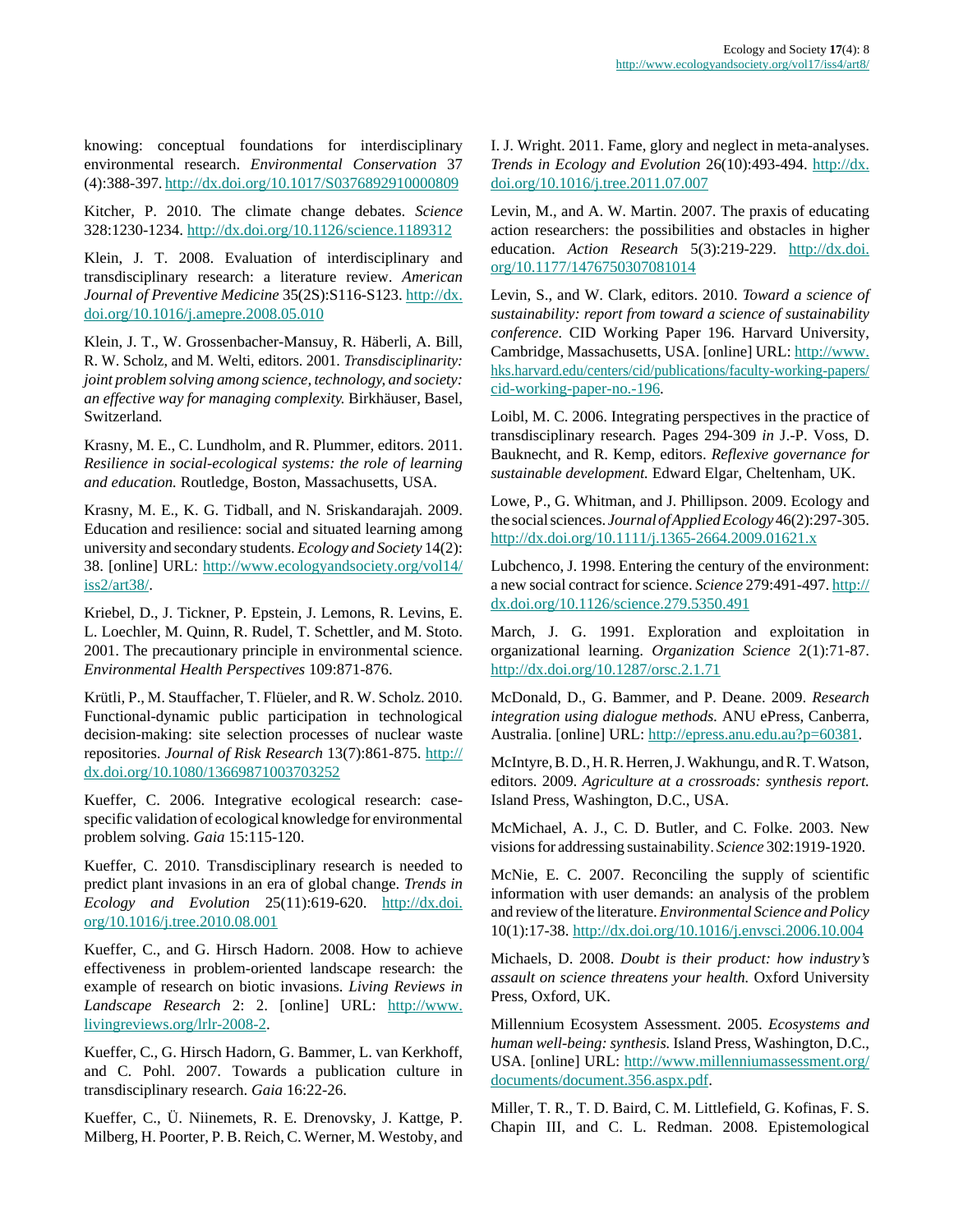pluralism: reorganizing interdisciplinary research. *Ecology and Society* 13(2): 46. [online] URL: [http://www.](http://www.ecologyandsociety.org/vol13/iss2/art46/) [ecologyandsociety.org/vol13/iss2/art46/](http://www.ecologyandsociety.org/vol13/iss2/art46/).

Moore, M.-L., and F. Westley. 2011. Surmountable chasms: networks and social innovation for resilient systems. *Ecology and Society* 16(1): 15. [online] URL: [http://www.](http://www.ecologyandsociety.org/vol16/iss1/art15/) [ecologyandsociety.org/vol16/iss1/art15/](http://www.ecologyandsociety.org/vol16/iss1/art15/).

Nightingale, P., and A. Scott. 2007. Peer review and the relevance gap: ten suggestions for policy-makers. *Science and Public Policy* 34(8):543-553. [http://dx.doi.org/10.3152/030-](http://dx.doi.org/10.3152/030234207X254396) [234207X254396](http://dx.doi.org/10.3152/030234207X254396)

Nowotny, H., P. Scott, and M. Gibbons. 2001. *Re-thinking science: knowledge and the public in an age of uncertainty.* Polity Press, Cambridge, UK.

Oreskes, N., and E. M. Conway. 2010. *Merchants of doubt: how a handful of scientists obscured the truth on issues from tobacco smoke to global warming.* Bloomsbury Press, New York, New York, USA.

Peters, S. J., T. R. Alter, and N. Schwartzbach. 2008. Unsettling a settled discourse: faculty views of the meaning and significance of the land-grant mission. *Journal of Higher Education Outreach and Engagement* 12(2):33-66.

Pielke, Jr., R. A. 2007. *The honest broker: making sense of science in policy and politics.* Cambridge University Press, Cambridge, UK.

Plowright, R. K., S. H. Sokolow, M. E. Gorman, P. Daszak, and J. E. Foley. 2008. Causal inference in disease ecology: investigating ecological drivers of disease emergence. *Frontiers in Ecology and Environment* 6(8):420-429. [http://](http://dx.doi.org/10.1890/070086) [dx.doi.org/10.1890/070086](http://dx.doi.org/10.1890/070086)

Pohl, C. 2005. Transdisciplinary collaboration in environmental research. *Futures* 37(10):1159-1178. [http://dx.](http://dx.doi.org/10.1016/j.futures.2005.02.009) [doi.org/10.1016/j.futures.2005.02.009](http://dx.doi.org/10.1016/j.futures.2005.02.009)

Pohl, C. 2011. What is progress in transdisciplinary research? *Futures* 43(6):618-626. [http://dx.doi.org/10.1016/j.](http://dx.doi.org/10.1016/j.futures.2011.03.001) [futures.2011.03.001](http://dx.doi.org/10.1016/j.futures.2011.03.001)

Pohl, C., and G. Hirsch Hadorn. 2007. *Principles for designing transdisciplinary research.* Oekom, Munich, Germany.

Pohl, C., S. Rist, A. Zimmermann, P. Fry, G. S. Gurung, F. Schneider, C. Ifejika Speranza, B. Kiteme, S. Boillat, E. Serrano, G. Hirsch Hadorn, and U. Wiesmann. 2010. Researchers' roles in knowledge co-production: experience from sustainability research in Kenya, Switzerland, Bolivia and Nepal. *Science and Public Policy* 37(4):267-281. [http://](http://dx.doi.org/10.3152/030234210X496628) [dx.doi.org/10.3152/030234210X496628](http://dx.doi.org/10.3152/030234210X496628)

ProClim. 1997. *Research on sustainability and global change: visions in science policy by Swiss researchers.* ProClim, Berne, Switzerland.

Pullin, A. S., T. M. Knight, D. A. Stone, and K. Charman. 2004. Do conservation managers use scientific evidence to support their decision-making? *Biological Conservation* 119 (2):245-252.<http://dx.doi.org/10.1016/j.biocon.2003.11.007>

Raven, P. H. 2002. Science, sustainability, and the human prospect. *Science* 297:954-958. [http://dx.doi.org/10.1126/](http://dx.doi.org/10.1126/science.297.5583.954) [science.297.5583.954](http://dx.doi.org/10.1126/science.297.5583.954)

Rayner, S., and E. L. Malone, editors. 1998. *Human choice and climate change.* Battelle Press, Columbus, Ohio, USA.

Rhoten, D., and A. Parker. 2004. Risks and rewards of an interdisciplinary research path. *Science* 306:2046. [http://dx.](http://dx.doi.org/10.1126/science.1103628) [doi.org/10.1126/science.1103628](http://dx.doi.org/10.1126/science.1103628)

Rittel, H. W. J., and M. M. Webber. 1973. Dilemmas in a general theory of planning. *Policy Sciences* 4(2):155-169. <http://dx.doi.org/10.1007/BF01405730>

Rotmans, J., R. Kemp, and M. van Asselt. 2001. More evolution than revolution: transition management in public policy. *Foresight* 3(1):15-31. [http://dx.doi.org/10.1108/1463-](http://dx.doi.org/10.1108/14636680110803003) [6680110803003](http://dx.doi.org/10.1108/14636680110803003)

Roux, D. J., K. H. Rogers, H. C. Biggs, P. J. Ashton, and A. Sergeant. 2006. Bridging the science-management divide: moving from unidirectional knowledge transfer to knowledge interfacing and sharing. *Ecology and Society* 11(1): 4. [online] URL: [http://www.ecologyandsociety.org/vol1/iss11/art4/.](http://www.ecologyandsociety.org/vol11/iss1/art4/)

Rusinko, C. A. 2010. Integrating sustainability in higher education: a generic matrix. *International Journal of Sustainability in Higher Education* 11(3):250-259. [http://dx.](http://dx.doi.org/10.1108/14676371011058541) [doi.org/10.1108/14676371011058541](http://dx.doi.org/10.1108/14676371011058541)

Samarasekera, I. V. 2009. Universities need a new social contract. *Nature* 462:160-161. <http://dx.doi.org/10.1038/462160a>

Sarewitz, D. 2004. How science makes environmental controversies worse. *Environmental Science and Policy* 7 (5):385-403. <http://dx.doi.org/10.1016/j.envsci.2004.06.001>

Sarewitz, D., and R. A. Pielke, Jr. 2007. The neglected heart of science policy: reconciling supply of and demand for science. *Environmental Science and Policy* 10(1):5-16. [http://](http://dx.doi.org/10.1016/j.envsci.2006.10.001) [dx.doi.org/10.1016/j.envsci.2006.10.001](http://dx.doi.org/10.1016/j.envsci.2006.10.001)

Schelling, E., K. Wyss, C. Diguimbaye, M. Béchir, M. Ould Taleb, B. Bonfoh, M. Tanner, and J. Zinsstag. 2008. Towards integrated and adapted health services for nomadic pastoralists and their animals: a north-south partnership. Pages 277-291 *in* G. Hirsch Hadorn, H. Hoffmann-Riem, S. Biber-Klemm, W. Grossenbacher-Mansuy, D. Joye, C. Pohl, U. Wiesmann, and E. Zemp, editors. *Handbook of transdisciplinary research.* Springer, Heidelberg, Germany. [http://dx.doi.](http://dx.doi.org/10.1007/978-1-4020-6699-3_17) [org/10.1007/978-1-4020-6699-3\\_17](http://dx.doi.org/10.1007/978-1-4020-6699-3_17)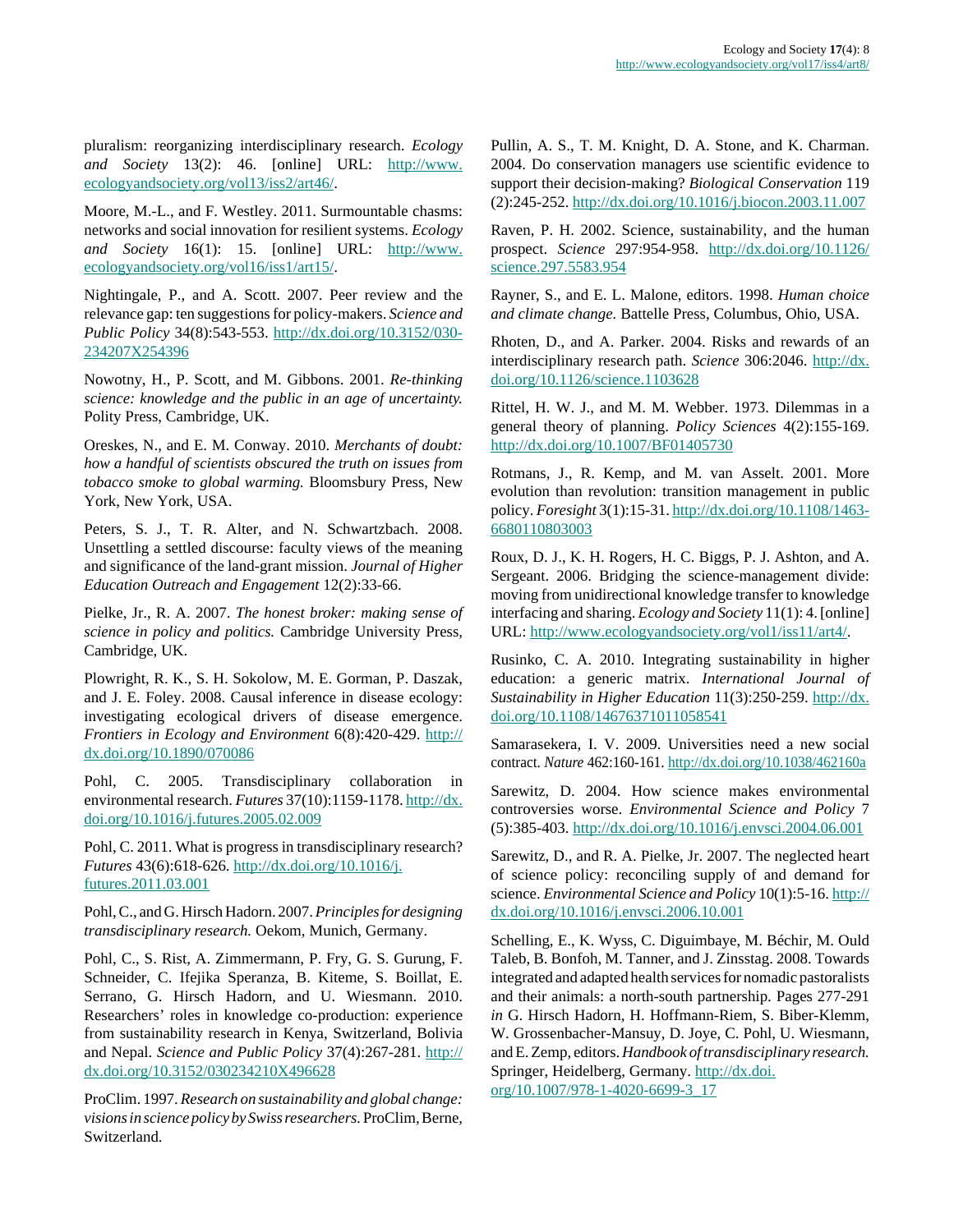Schellnhuber, H. J. 1999. 'Earth system' analysis and the second Copernican revolution. *Nature* 402:C19-C23. [http://](http://dx.doi.org/10.1038/35011515) [dx.doi.org/10.1038/35011515](http://dx.doi.org/10.1038/35011515)

Schneidewind, U. 2009. *Nachhaltige Wissenschaft: Plädoyer für einen Klimawandel im deutschen Wissenschafts- und Hochschulsystem.* Metropolis, Marburg, Germany.

Scholz, R. W., and O. Tietje. 2002. *Embedded case study methods: integrating quantitative and qualitative knowledge.* Sage, Thousand Oaks, California, USA.

Schophaus, M., S. Schön, and H.-L. Dienel. 2004. *Transdisziplinäres Kooperationsmanagement.* Oekom, Munich, Germany.

Schwarzenbach, R. P., T. Egli, T. B. Hofstetter, U. von Gunten, and B. Wehrli. 2010. Global water pollution and human health. *Annual Review of Environment and Resources* 35:109-136. <http://dx.doi.org/10.1146/annurev-environ-100809-125342>

Shanley, P., and C. López. 2009. Out of the loop: why research rarely reaches policy makers and the public and what can be done. *Biotropica* 41(5):535-544. [http://dx.doi.org/10.1111/](http://dx.doi.org/10.1111/j.1744-7429.2009.00561.x) [j.1744-7429.2009.00561.x](http://dx.doi.org/10.1111/j.1744-7429.2009.00561.x)

Sherman, D. J. 2008. Sustainability: What's the big idea? A strategy for transforming the higher education curriculum. *Sustainability: The Journal of Record* 1(3):188-195.

Shrader-Frechette, K. S., and E. D. McCoy. 1993. *Method in ecology: strategies for conservation.* Cambridge University Press, Cambridge, UK.

Simiyu, K., A. S. Daar, and P. A. Singer. 2010. Stagnant health technologies in Africa. *Science* 330:1483-1484. [http://dx.doi.](http://dx.doi.org/10.1126/science.1195401) [org/10.1126/science.1195401](http://dx.doi.org/10.1126/science.1195401)

Stauffacher, M., T. Flüeler, P. Krütli, and R. W. Scholz. 2008. Analytic and dynamic approach to collaboration: a transdisciplinary case study on sustainable landscape development in a Swiss prealpine region. *Systemic Practice and Action Research* 21(6):409-422. [http://dx.doi.org/10.1007/](http://dx.doi.org/10.1007/s11213-008-9107-7) [s11213-008-9107-7](http://dx.doi.org/10.1007/s11213-008-9107-7)

Stauffacher, M., A. I. Walter, D. J. Lang, A. Wiek, and R. W. Scholz. 2006. Learning to research environmental problems from a functional socio-cultural constructivism perspective: the transdisciplinary case study approach. *International Journal of Sustainability in Higher Education* 7(3):252-275. <http://dx.doi.org/10.1108/14676370610677838>

Stephens, J. C., and A. C. Graham. 2010. Toward an empirical research agenda for sustainability in higher education: exploring the transition management framework. *Journal of Cleaner Production* 18(7):611-618. [http://dx.doi.org/10.1016/](http://dx.doi.org/10.1016/j.jclepro.2009.07.009) [j.jclepro.2009.07.009](http://dx.doi.org/10.1016/j.jclepro.2009.07.009)

Sterling, S. 2004. Higher education, sustainability, and the role of systemic learning. Pages 49-70 *in* P. B. Corcoran and A. E. J. Wals, editors. *Higher education and the challenge of sustainability: problematics, promise, and practice.* Kluwer Academic, Dordrecht, The Netherlands. [http://dx.doi.](http://dx.doi.org/10.1007/0-306-48515-X_5) [org/10.1007/0-306-48515-X\\_5](http://dx.doi.org/10.1007/0-306-48515-X_5)

Stokes, D. E. 1997. *Pasteur's quadrant: basic science and technological innovation.* Brookings Institution Press, Washington, D.C., USA.

Stoll-Kleemann, S., and C. Pohl, editors. 2007. *Evaluation inter- und transdisziplinärer Forschung: Humanökologie und Nachhaltigkeitsforschung auf dem Prüfstand.* Oekom, Munich, Germany.

Strang, V. 2009. Integrating the social and natural sciences in environmental research: a discussion paper. *Environment, Development and Sustainability* 11(1):1-18. [http://dx.doi.](http://dx.doi.org/10.1007/s10668-007-9095-2) [org/10.1007/s10668-007-9095-2](http://dx.doi.org/10.1007/s10668-007-9095-2)

Sutherland, W. J., E. Fleishman, M. B. Mascia, J. Pretty, and M. A. Rudd. 2011. Methods for collaboratively identifying research priorities and emerging issues in science and policy. *Methods in Ecology and Evolution* 2(3):238-247. [http://dx.](http://dx.doi.org/10.1111/j.2041-210X.2010.00083.x) [doi.org/10.1111/j.2041-210X.2010.00083.x](http://dx.doi.org/10.1111/j.2041-210X.2010.00083.x)

Sutherland, W. J., A. S. Pullin, P. M. Dolman, and T. M. Knight. 2004. The need for evidence-based conservation. *Trends in Ecology and Evolution* 19(6):305-308. [http://dx.doi.](http://dx.doi.org/10.1016/j.tree.2004.03.018) [org/10.1016/j.tree.2004.03.018](http://dx.doi.org/10.1016/j.tree.2004.03.018)

Thompson, J. L. 2009. Building collective communication competence in interdisciplinary research teams. *Journal of Applied Communication Research* 37(3):278-297. [http://dx.](http://dx.doi.org/10.1080/00909880903025911) [doi.org/10.1080/00909880903025911](http://dx.doi.org/10.1080/00909880903025911)

World Water Assessment Programme (WWAP). 2009. *Water in a changing world: world water development report 3.* UNESCO, Paris, France. [online] URL: [http://www.unesco.](http://www.unesco.org/new/en/natural-sciences/environment/water/wwap/wwdr/wwdr3-2009/downloads-wwdr3/) [org/new/en/natural-sciences/environment/water/wwap/wwdr/](http://www.unesco.org/new/en/natural-sciences/environment/water/wwap/wwdr/wwdr3-2009/downloads-wwdr3/) [wwdr3-2009/downloads-wwdr3/](http://www.unesco.org/new/en/natural-sciences/environment/water/wwap/wwdr/wwdr3-2009/downloads-wwdr3/)

van der Sluijs, J. P., A. C. Petersen, P. H. M. Janssen, J. S. Risbey, and J. R. Ravetz. 2008. Exploring the quality of evidence for complex and contested policy decisions. *Environmental Research Letters* 3(2): 024008. [http://dx.doi.](http://dx.doi.org/10.1088/1748-9326/3/2/024008) [org/10.1088/1748-9326/3/2/024008](http://dx.doi.org/10.1088/1748-9326/3/2/024008)

van Kerkhoff, L., and L. Lebel. 2006. Linking knowledge and action for sustainable development. *Annual Review of Environment and Resources* 31:445-477. [http://dx.doi.](http://dx.doi.org/10.1146/annurev.energy.31.102405.170850) [org/10.1146/annurev.energy.31.102405.170850](http://dx.doi.org/10.1146/annurev.energy.31.102405.170850)

Wenger, E. 2000. Communities of practice and social learning systems. *Organization* 7(2):225-246. [http://dx.doi.](http://dx.doi.org/10.1177/135050840072002) [org/10.1177/135050840072002](http://dx.doi.org/10.1177/135050840072002)

Whitfield, J. 2008. An indifference to boundaries. *Nature* 451:872-873.<http://dx.doi.org/10.1038/451872a>